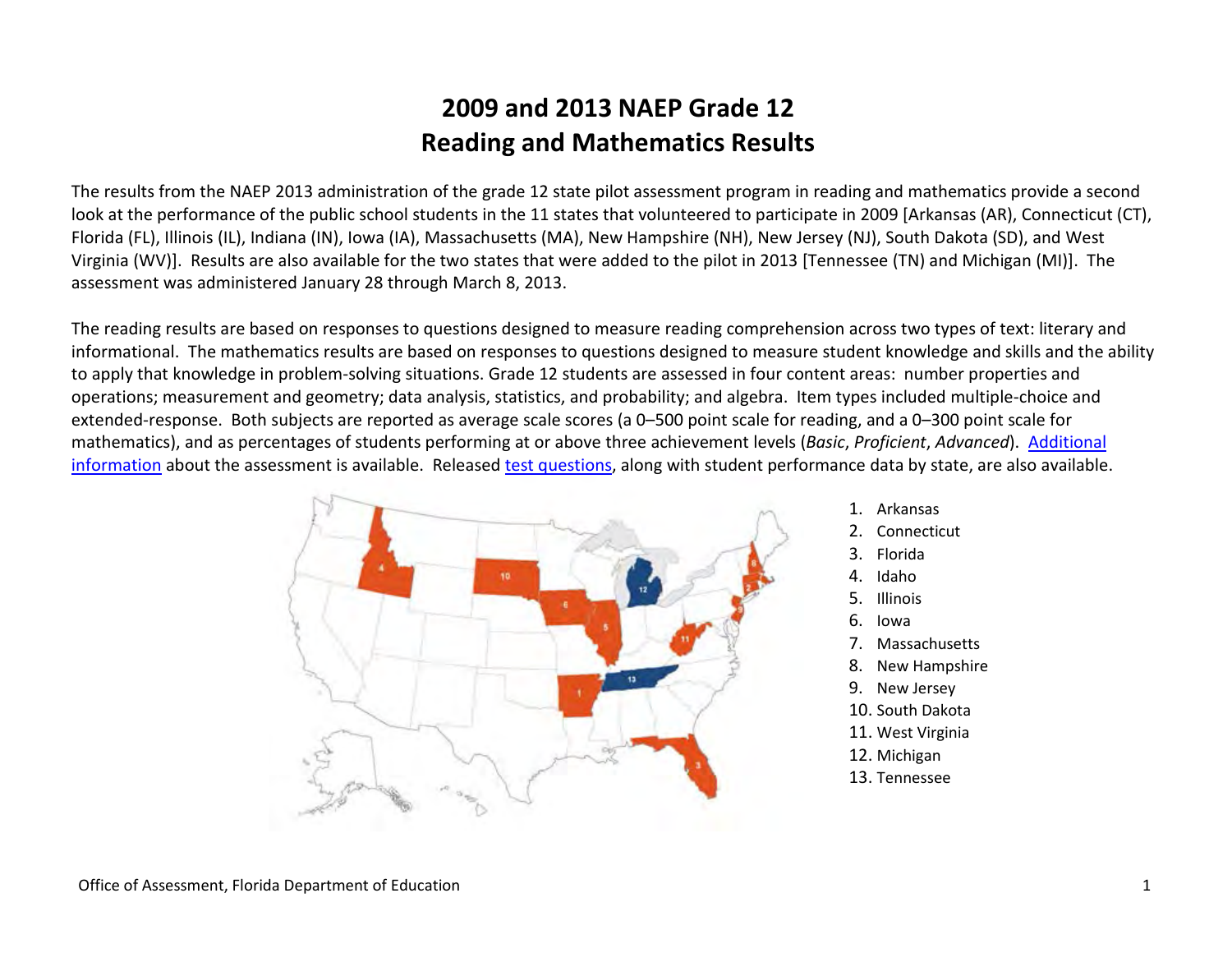#### **NAEP Achievement Level Cut Scores**

| <b>Grade 12 Achievement Levels</b> | at <i>Basic</i> | at Proficient | at Advanced |
|------------------------------------|-----------------|---------------|-------------|
| <b>Reading (0-500)</b>             | 265-301         | 302-345       | 346-500     |
| <b>Mathematics (0-300)</b>         | 141-175         | 176-215       | 216-300     |

### **Overview**

#### **Reading**

Average scale scores

- The average score of **Florida's** students in 2013 (286) was not significantly different from their average score in 2009 (283); however, *Florida's students did improve from scoring below the nation in 2009 to scoring not significantly different from the nation in 2013* (pages 8 and 9).
- The average score of **Florida's** students in 2013 was higher than that of 1 jurisdiction (WV), not significantly different from that of 4 jurisdictions (IL, MI, AR, TN) and the nation, and lower than that of 7 jurisdictions (CT, NH, MA, ID, SD, NJ, IA) (page 8).
- The average scores for **Florida's** White, Black, and Hispanic students in 2013 were not significantly different from their average scores in 2009 (pages 12 and 14).
- In 2013, the average scores of **Florida's** White and Black students were not significantly different from the average scores of their national counterparts. *This was an improvement for Florida's White students who scored below their national counterparts in 2009* (pages 10 and 11).
- **Florida's** Hispanic students reported the highest average scale score of the 10 states that had enough Hispanic students to report results but were only significantly higher than the nation. *This was an improvement for Florida's Hispanic students who scored not significantly different from their national counterparts in 2009* (page 13).
- In 2013, 9 states other than **Florida** had enough Black students to report results (page 11).
- In 2013, the average score of **Florida's** students eligible for the National School Lunch Program (NSLP) was not significantly different from that of 10 jurisdictions (MA, NH, IA, MI, IL, MA, NJ, AR, WV, TN) and the nation. Only New Hampshire and Idaho scored significantly higher than **Florida** (page 17).
- In **Florida**, the average scale score of students eligible for the NSLP did not change significantly between 2009 and 2013 (page 18).
- The average score of **Florida's** students with disabilities (SD) was higher than that of 4 jurisdictions (IA, TN, AR, WV), not significantly different from that of 6 jurisdictions (MA, NJ, SD, ID, IL, MI) and the nation, and lower than that of 2 jurisdictions (CT, NH) (page 21).
- The average scale score change of **Florida's** SDs between 2009 and 2013 was not significant (page 22).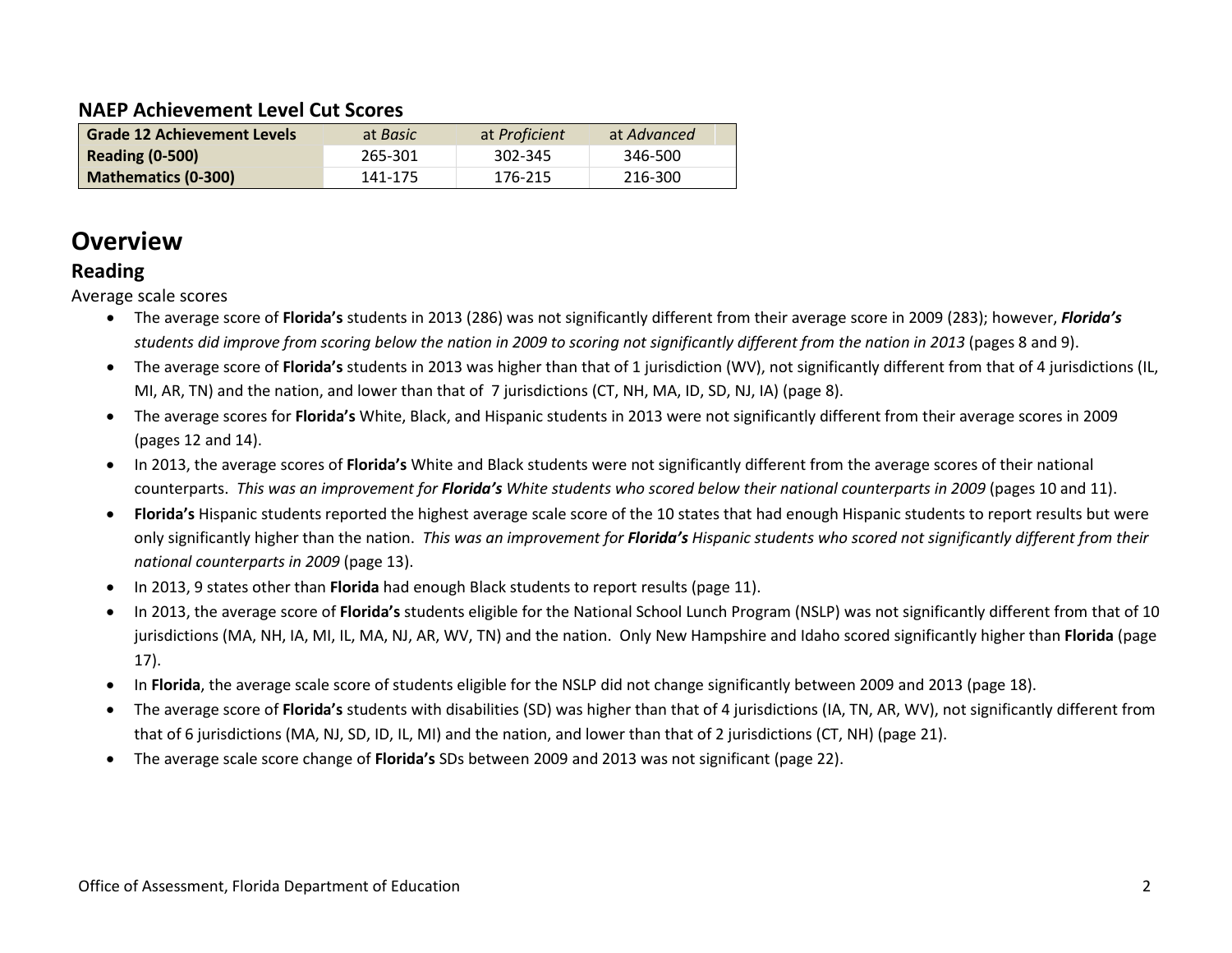At or above *Proficient*

- There was no significant difference between 2009 and 2013 in the percentage of **Florida's** students performing at or above *Proficient*; however*, the percentage of Florida's students performing at or above Proficient did improve from being lower than the national public in 2009 to not significantly different from the nation in 2013* (pages 8 and 9).
- The percentage of **Florida's** students performing at or above *Proficient* in 2013 was higher than that of 2 jurisdictions (TN, WV), not significantly different from that of 5 jurisdictions (IA, SD, IL, MI, AR) and the nation, and lower than that of 5 jurisdictions (CT, NH, MA, ID, NJ) (page 8).
- There were no significant changes in the percentages of **Florida's** White, Black, and Hispanic students performing at or above *Proficient* between 2009 and 2013 (pages 12 and 14).
- In 2013, the percentage of **Florida's** White students performing at or above *Proficient* was significantly higher than that of Tennessee and West Virginia and significantly lower than that of Connecticut. The White students in the other 9 states and the nation scored not significantly different from **Florida**. *This was an improvement from 2009 when Florida's White students scored significantly lower than their national counterparts* (page 10).
- In 2013, the percentage of **Florida's** Black students performing at or above *Proficient* was not significantly different from that of the other 9 states that had enough Black students to report results and the nation (page 11).
- *In 2013, the percentage of Florida's Hispanic students performing at or above Proficient was the highest of the 10 states that had enough Hispanic students to report results and was significantly higher than that of New Jersey, Idaho, and the nation. This was an improvement from 2009 when the percentage of Florida's students performing at or above Proficient was not significantly different from the nation's* (page 13).
- There was no significant difference between **Florida**, the other states, and the national public for students eligible for the NSLP performing at or above *Proficient* (page 17).
- In **Florida**, students eligible for the NSLP performing at or above *Proficient* did not have a significant percentage change between 2009 and 2013 (page 18).
- There was no significant difference between **Florida,** the other states with reportable results, and the nation for SDs performing at or above *Proficient* (page 21).

At or above *Basic*

- The percentage of **Florida's** students performing at or above *Basic* in 2013 was not significantly different from that of 5 jurisdictions (IL, MI, AR, TN, WV) and the nation and was lower than that of 7 jurisdictions (CT, SD, NH, ID, IA, MA, NJ) (page 8).
- In 2013, the percentage of **Florida's** White students performing at or above *Basic* was significantly lower than that of Connecticut and significantly higher than that of West Virginia. The White students in the other 10 states and the nation scored not significantly different from **Florida** (page 10).
- In 2013, the percentage of **Florida's** Black students performing at or above *Basic* was significantly lower than that of Connecticut and was not significantly different from that of the other 8 states that had enough Black students to report results and the nation (page 11).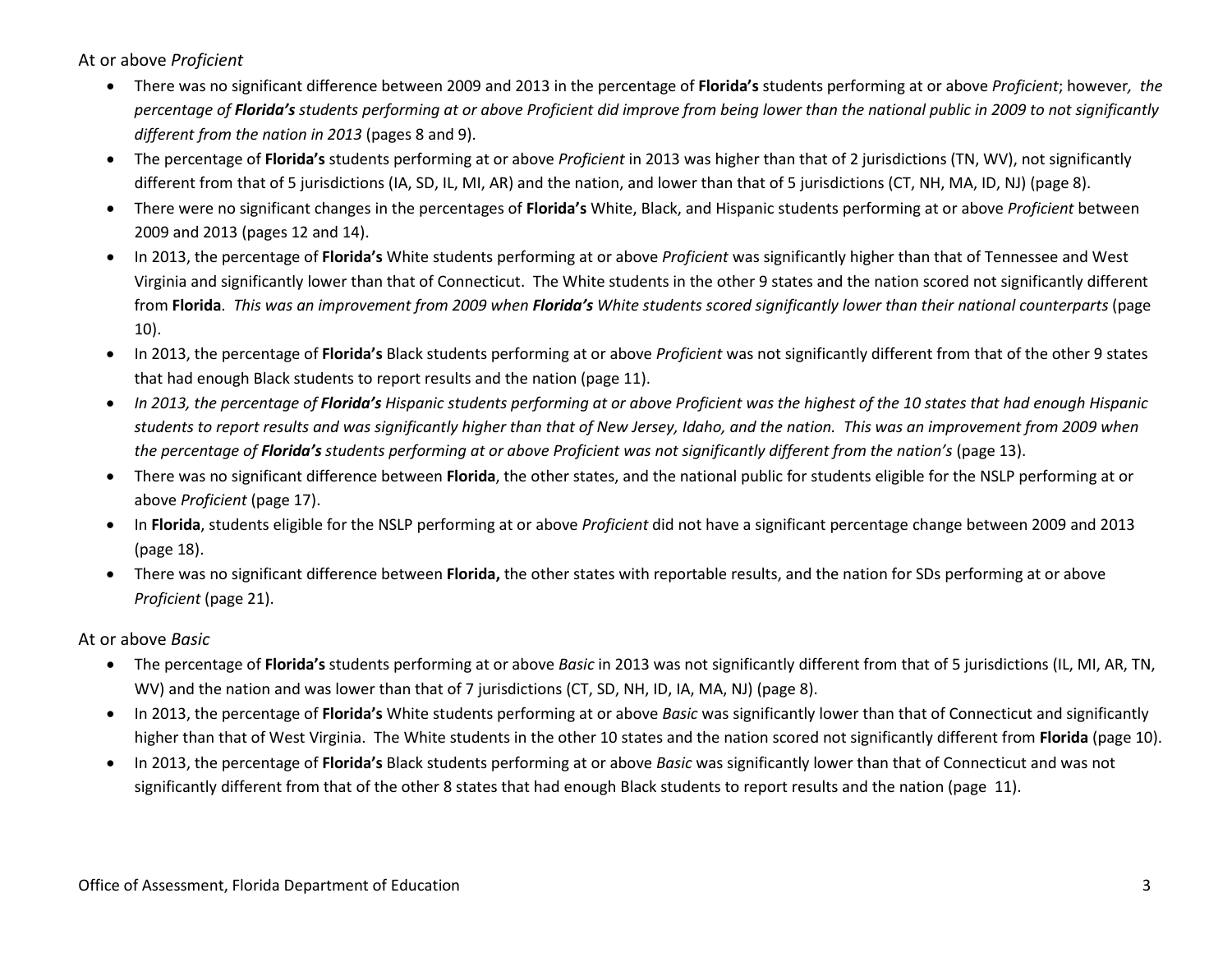- *In 2013, the percentage of Florida's Hispanic students performing at or above Basic was the highest of the 10 states that had enough Hispanic students to report results; however, the percentages of the states were not significantly different from one another. Florida's Hispanic students did score significantly higher than their national counterparts. This was an improvement from 2009 when the percentage of Florida's Hispanic students performing at or above Basic was not significantly different from the nation's* (page 13).
- There was no significant difference between **Florida** , the other states, and the national public for students eligible for the NSLP performing at or above *Basic* (page 17).
- In 2013, the percentage of **Florida's** SDs performing at or above *Basic* was significantly higher than that of 3 jurisdictions (AR, IA, WV) but not significantly different from that of 9 jurisdictions (MA, NH, CT, NJ, SD, MI, ID, IL, TN) and the nation (page 21).

#### Gaps

- In 2013, Black students in **Florida** had an average score that was 28 points lower than that of White students. This performance gap was not significantly different from that in 2009 (20 points). **Florida's** gap was also not significantly different from the national public gap in 2009 (27 points) or in 2013 (29 points). Connecticut's gap narrowed by 9 points between 2009 and 2013 because the significant increase in the average scale scores of the state's Black students was greater than the significant increase in the average scale scores of the state's White students. Iowa's White-Black gap widened by 12 points between 2009 and 2013 even though neither their White nor Black score changes were significant (pages 15 and 16).
- In 2013, Hispanic students in **Florida** had an average score that was 11 points lower than White students. This performance gap was not significantly different from that in 2009 (12 points*). Florida's gap was narrower than the national public gap in 2009 (22 points) and in 2013 (21 points)*. Idaho's White-Hispanic gap narrowed by 3 points between 2009 and 2013 because the significant increase in the average scale scores of the state's Hispanic students (7 points) was greater than the significant increase in the average scale scores of the state's White students (4 points). Arkansas' White-Hispanic gap narrowed by 4 points between 2009 and 2013 even though while there was a significant increase in the state's White score (5 points), the 9-point change in the state's Hispanic score was not significant (pages 15 and 16).

#### **Mathematics**

Average Scale Scores

- The average score of **Florida's** students in 2013 (149) was not significantly different from their average score in 2009 (148) and continued to be significantly lower than that of the nation (pages 8 and 9).
- The average score of **Florida's** students was higher than that of 2 jurisdictions (TN, WV), not significantly different from that of 1 jurisdiction (AR), and lower than that of 9 jurisdictions (MA, NH, CT, SD, NJ, IA, ID, MI, IL) and the nation (page 8).
- There were no significant changes in the average scores of **Florida's** White, Black, and Hispanic students between 2009 and 2013 (pages 12 and 14).
- In 2013, the average score of **Florida's** White students was significantly higher than that of 2 jurisdictions (TN, WV), not significantly different from that of 5 jurisdictions (NH, ID, MI, IA, AR) and the nation, and significantly lower than that of 5 jurisdictions (CT, MA, NJ, IL, SD). *This was an improvement for Florida's White students who scored below their national counterparts in 2009* (page 10).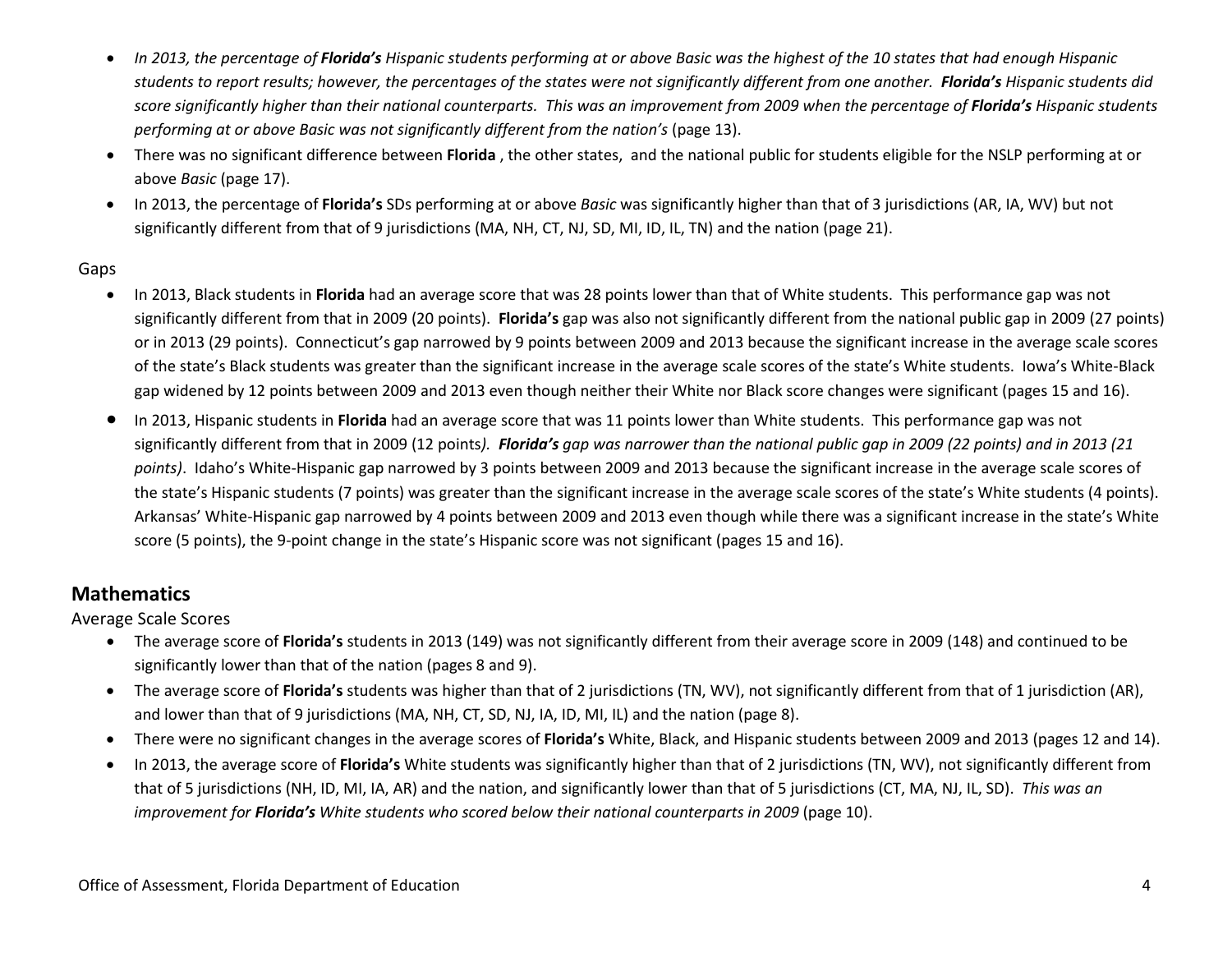- In 2013, the average scale scores of **Florida's** Black and Hispanic students were significantly higher than those of Tennessee and not significantly different from those of the other 8 states that had enough Black or Hispanic students to report results and those of the nation (pages 11 and 13).
- The average score of **Florida's** students eligible for the NSLP was significantly higher than that of 1 jurisdiction (TN), not significantly different from that of 7 jurisdictions (MA, NJ, AR, IA, CT, MI, IL, WV) and the nation, and significantly lower than that of 3 jurisdictions (NH, ID, SD) (page 17).
- In **Florida**, the average scale score of students eligible for the NSLP did not change significantly between 2009 and 2013 (page 18).
- The average score of **Florida's** SDs in 2013 was significantly higher than that of 5 jurisdictions (WV, IL, AR, IA, TN) and the nation and was not significantly different from that of 7 jurisdictions (MA, CT, NH, SD, NJ, MI, ID) (page 21).
- In **Florida**, the average scale score for SDs did not change significantly between 2009 and 2013 (page 22).

#### At or above *Proficient*

- There was no significant difference between 2009 and 2013 in the percentage of **Florida's** students performing at or above *Proficient*, and the percentage continued to be significantly lower than that of nation (pages 8 and 9).
- The percentage of **Florida's** students performing at or above *Proficient* was significantly higher than that of 1 jurisdiction (WV), not significantly different from that of 2 jurisdictions (AR, TN), and significantly lower than that of the other 9 jurisdictions and the nation (page 8).
- There were no significant changes in the percentages of **Florida's** White, Black, and Hispanic students performing at or above *Proficient* between 2009 and 2013 (pages 12 and 14).
- In 2013, the percentage of **Florida's** White students performing at or above *Proficient* was significantly higher than that of 1 jurisdiction (WV), not significantly different from that of 6 jurisdictions (SD, MI, ID, IA, AR, TN), and significantly lower than that of 5 jurisdictions (CT, NJ, MA, IL, NH) and the nation (page 10).
- **Florida's** Black and Hispanic students performing at or above *Proficient* had percentages not significantly different from those of the nation and the other 9 states that had enough Black or Hispanic students to report results (pages 11 and 13).
- New Hampshire was the only state to have students eligible for the NSLP score significantly higher than **Florida**. The other 11 states and the nation did not score significantly different from **Florida**. Also, **Florida's** percentage of students eligible for the NSLP scoring at or above *Proficien*t did not change significantly between 2009 and 2013 (pages 17 and 18).
- The percentage of **Florida's** SDs performing at or above *Proficient* was not significantly different from the percentages earned by the other 8 states with reportable results and by the nation (page 21).

#### At or above *Basic*

- The percentage of **Florida's** students performing at or above *Basic* was significantly higher than that of West Virginia, not significantly different from that of 2 jurisdictions (AR, TN), and significantly lower than that of 9 jurisdictions (SD, NH, MA, CT, IA, NJ, ID, MI, IL) and the nation (page 8).
- In 2013, the percentage of **Florida's** White students performing at or above *Basic* was significantly higher than that of 2 jurisdictions (TN, WV), not significantly different from that of 5 jurisdictions (ID, IA, NH, AR, MI) and the nation, and significantly lower than that of 5 jurisdictions (CT, SD, MA, IL, NJ) (page 10).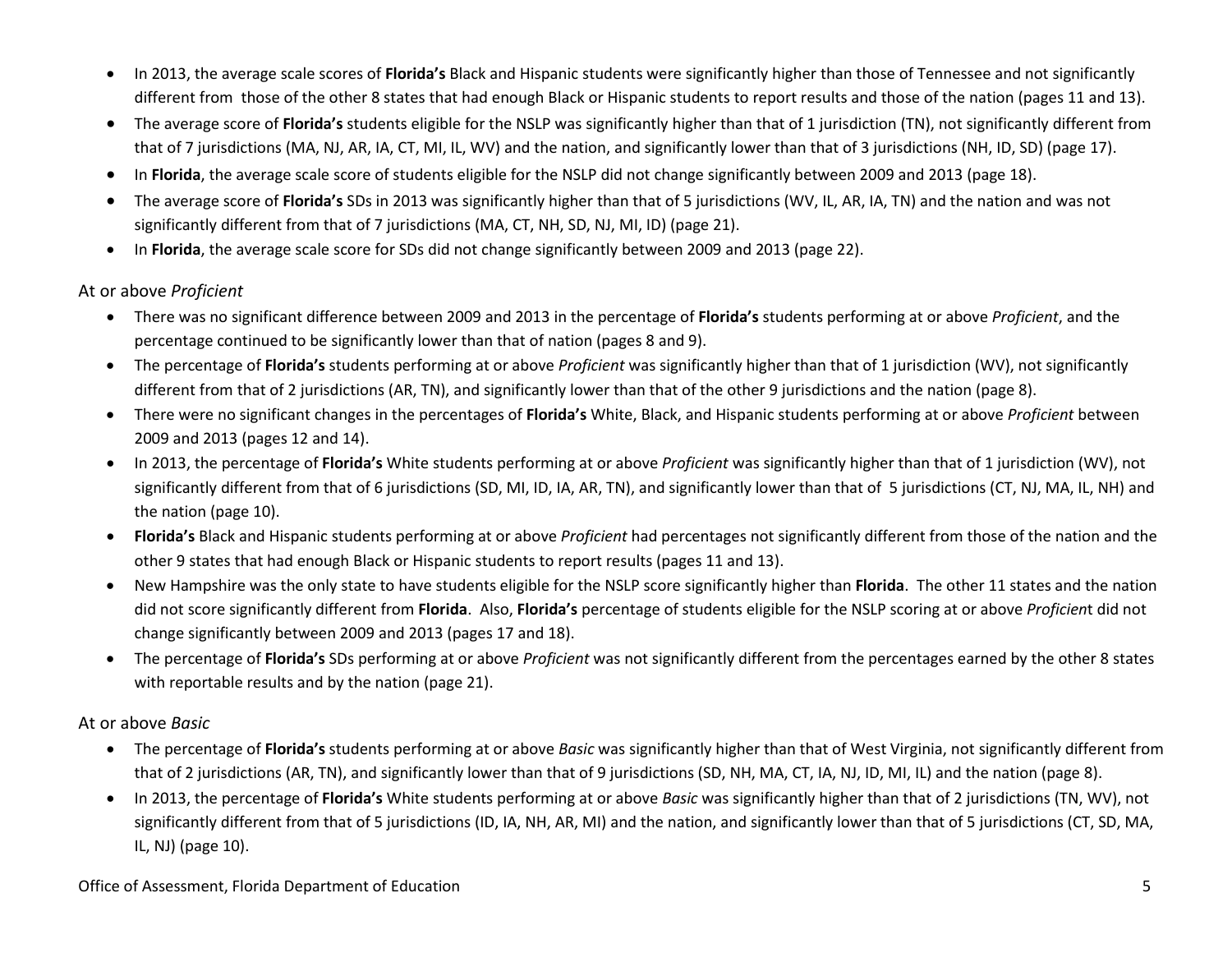- **Florida's** Black and Hispanic students performing at or above *Basic* had percentages not significantly different from those of the nation and the other 9 states that had enough Black or Hispanic students to report results (pages 11 and 13).
- The percentage of **Florida's** students eligible for the NSLP performing at or above *Basic* was significantly higher than that of Tennessee, not significantly different from that of 8 jurisdictions (AR, MA, NJ, IA, CT, MI, IL, WV) and the nation, and significantly lower than that of 3 jurisdictions (ID, SD, NH) (page 17).
- In 2013, the percentage of **Florida's** SDs performing at or above *Basic* was significantly higher than that of 3 jurisdictions (AR, IA, TN) and was not significantly different from that of the other 9 jurisdictions with reportable results (CT, MA, NJ, CT, SD, IA, ID, IL, WV, AR) and the nation (page 21).

#### Gaps

- In 2013, Black students in **Florida** had an average score that was 24 points lower than that of White students. The performance gap between **Florida's** Black and White students was not significantly different from that in 2009 (23 points). **Florida's** gap also was not significantly different from the national public gap in 2009 (29 points) or in 2013 (29 points). West Virginia's White-Black gap narrowed by 9 points because the significant increase of the average scale score of the state's Black students was greater than the significant increase of the average scale scores of that state's White students. The same was true for the narrowing of the White-Black gap in Arkansas (pages 15 and 16).
- In 2013, Hispanic students in **Florida** had an average score that was 15 points lower than that of White students. The performance gap was not significantly different from that in 2009 (14 points). *However, Florida's gap was narrower than the national public gap in 2009 (23 points) and 2013 (21 points)*. The White-Hispanic average scale score gaps narrowed in Connecticut and Massachusetts between 2009 and 2013 even though neither the White nor Hispanic students had significant changes in their scores. Arkansas' White-Hispanic gap narrowed because the significant increase of the average scale score of the state's Hispanic students was greater than the significant increase of the average scale score of the state's White students (pages 15 and 16).
- The gap between **Florida's** students Eligible and Not Eligible for the NSLP narrowed significantly more than did the nation's between 2009 and 2013 (page 19).

Source: U.S. Department of Education, Institute of Education Science, National Center for Education Statistics, National Assessment of Educational Progress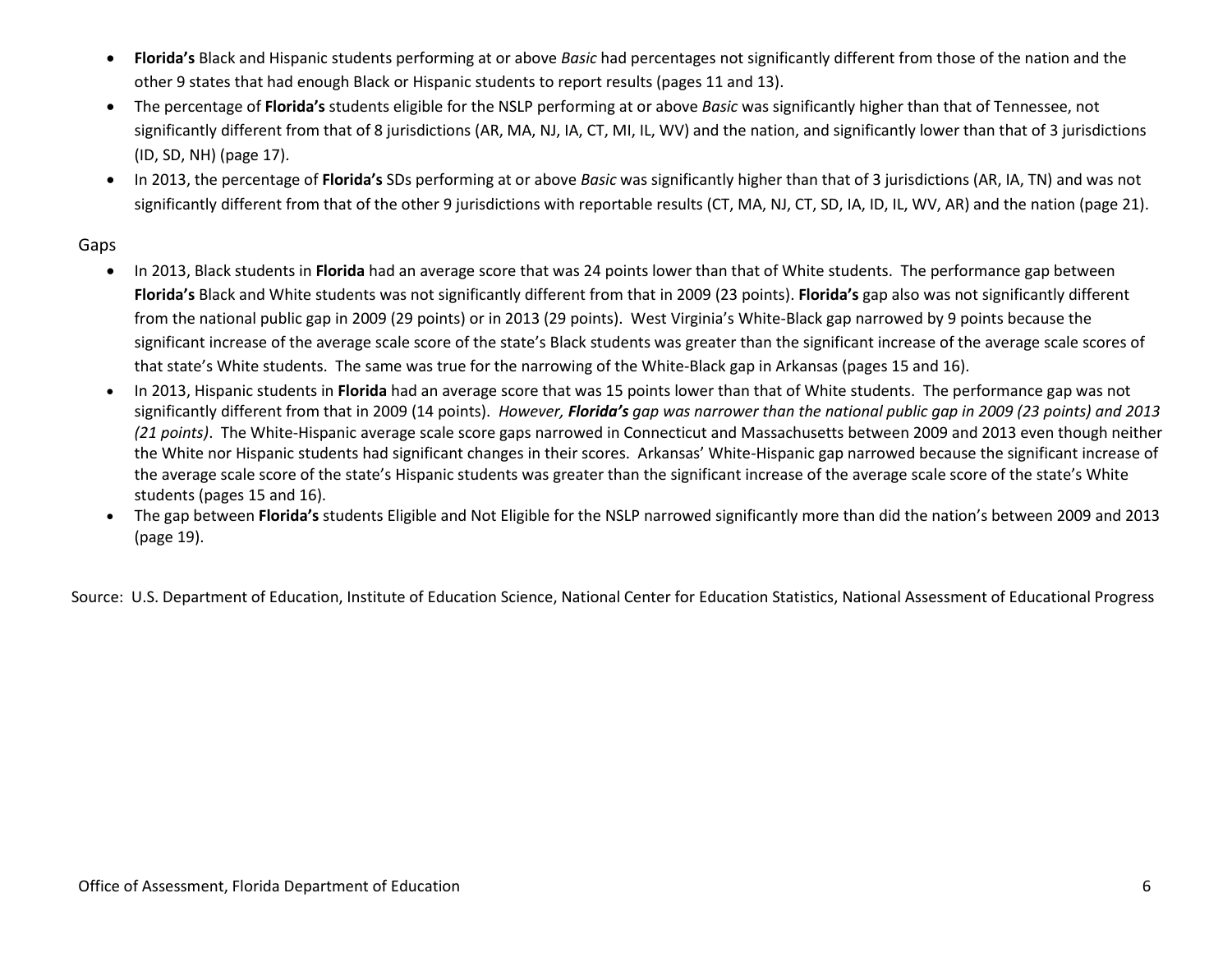### **Guide to 2009 and 2013 NAEP Grade 12 Assessment Results**

| <b>Description</b>                                                                                      | Page           |
|---------------------------------------------------------------------------------------------------------|----------------|
| <b>Reading Overview</b>                                                                                 | $\overline{2}$ |
| <b>Mathematics Overview</b>                                                                             | 4              |
| <b>All Students</b>                                                                                     | 8              |
| Significant Changes Between 2009-2013 for All Students                                                  | 9              |
| <b>White Students</b>                                                                                   | 10             |
| <b>Black Students</b>                                                                                   | 11             |
| Significant Changes Between 2009-2013, White Students and for Black Students                            | 12             |
| <b>Hispanic Students</b>                                                                                | 13             |
| Significant Changes Between 2009-2013, Hispanic Students                                                | 14             |
| Comparing Gaps - 2009 and 2013, White/Black and White/Hispanic                                          | 15             |
| Achievement Gap Changes Between 2009-2013, White/Black and White/Hispanic                               | 16             |
| Students Eligible for National School Lunch Program (NSLP)                                              | 17             |
| Significant Changes Between 2009-2013, Students Eligible for the NSLP                                   | 18             |
| Comparing Gaps - 2009 and 2013, Eligible/Not Eligible for the NSLP                                      | 19             |
| Achievement Gap Changes Between 2009-2013, Eligible/Not Eligible for NSLP                               | 20             |
| <b>Students with Disabilities (SD)</b>                                                                  | 21             |
| Significant Changes Between 2009-2013, Students with Disabilities                                       | 22             |
| English Language Learners (ELL)                                                                         | 23             |
| 2009 and 2013 IEP and ELL Inclusion                                                                     | 24             |
| 2013 Student and School Participation                                                                   | 24             |
| Percentage of White and Black Students in 2009 and 2013                                                 | 25             |
| Percentage of Hispanic Students and English Language Learners in 2009 and 2013                          | 26             |
| Percentage of Students Eligible and Not Eligible for the National School Lunch Program in 2009 and 2013 | 27             |
| Percentage of Students with Disabilities in 2009 and 2013                                               | 28             |
| Grade 12 State Demographics                                                                             | 29             |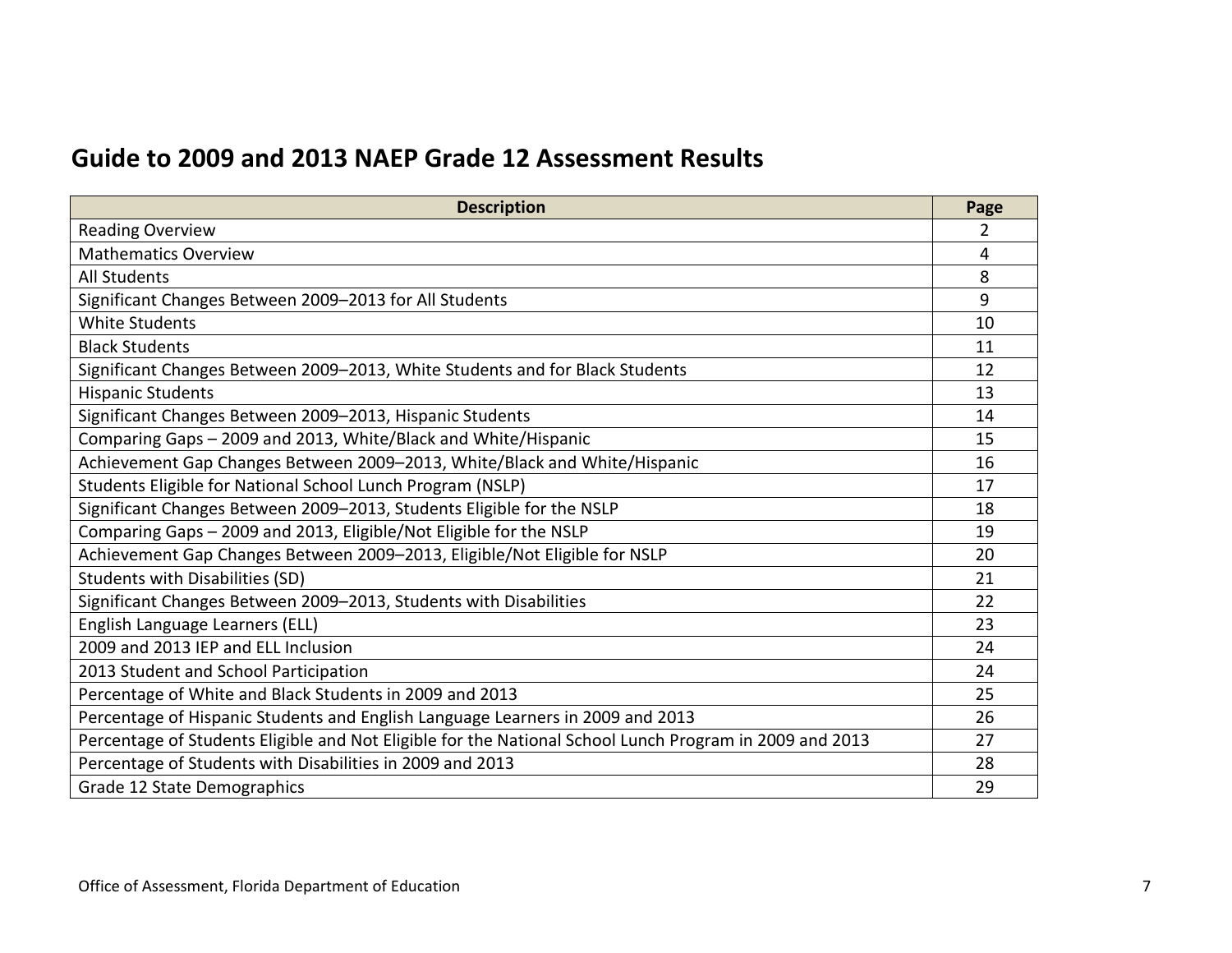### **2009 and 2013 NAEP Grade 12 Rankings for All Students**

Jurisdictions *italicized* and highlighted in green were significantly higher than Florida. Jurisdictions highlighted in blue and denoted by a "\*" were significantly lower than Florida. Jurisdictions not highlighted were not significantly different from Florida.

|                |           |              | <b>Reading Average Scale Scores</b> |              |           |         | <b>Reading Percent at or above Basic</b> |         | <b>Reading Percent at or above Proficient</b> |         |           |         |  |
|----------------|-----------|--------------|-------------------------------------|--------------|-----------|---------|------------------------------------------|---------|-----------------------------------------------|---------|-----------|---------|--|
| Rank           | 2009      | <b>Score</b> | 2013                                | <b>Score</b> | 2009      | Percent | 2013                                     | Percent | 2009                                          | Percent | 2013      | Percent |  |
|                | <b>MA</b> | 295          | CT                                  | 299          | SD        | 82      | CT                                       | 82      | <b>MA</b>                                     | 46      | CT        | 50      |  |
| $\overline{2}$ | NH        | 293          | NH                                  | 295          | <b>MA</b> | 80      | <b>SD</b>                                | 81      | NH                                            | 44      | NH        | 45      |  |
| 3              | CT        | 292          | MA                                  | 293          | IA        | 79      | NH                                       | 81      | CT                                            | 43      | <b>MA</b> | 43      |  |
| 4              | <b>SD</b> | 292          | ID                                  | 292          | NH        | 79      | ID                                       | 80      | <b>SD</b>                                     | 40      | ID        | 41      |  |
| 5              | IL        | 292          | <b>SD</b>                           | 292          | IL        | 78      | IA                                       | 80      | IL                                            | 40      | NJ        | 41      |  |
| 6              | IA        | 291          | NJ                                  | 292          | ID        | 78      | MA                                       | 78      | IA                                            | 39      | IA        | 40      |  |
| 7              | ID        | 290          | IA                                  | 291          | CT        | 78      | N <sub>J</sub>                           | 77      | ID                                            | 39      | SD        | 39      |  |
| 8              | <b>NJ</b> | 288          | IL                                  | 289          | <b>NJ</b> | 74      | IL                                       | 76      | NJ                                            | 39      | IL        | 39      |  |
| 9              | FL.       | 283          | MI                                  | 288          | FL.       | 70      | MI                                       | 74      | FL.                                           | 32      | MI        | 37      |  |
| 10             | AR        | 280          | <b>FL</b>                           | 286          | AR        | 68      | FL.                                      | 72      | AR                                            | 29      | <b>FL</b> | 36      |  |
| 11             | <b>WV</b> | 279          | <b>AR</b>                           | 285          | <b>WV</b> | 68      | AR                                       | 72      | <b>WV</b>                                     | 29      | <b>AR</b> | 33      |  |
| 12             |           |              | <b>TN</b>                           | 282          |           |         | <b>TN</b>                                | 70      |                                               |         | $TN^*$    | 31      |  |
| 13             |           |              | WV*                                 | 280          |           |         | <b>WV</b>                                | 70      |                                               |         | WV*       | 28      |  |
|                | NP        | 287          | NP                                  | 287          | <b>NP</b> | 73      | <b>NP</b>                                | 73      | NP                                            | 37      | <b>NP</b> | 36      |  |

|                |           |              | <b>Mathematics Average Scale Scores</b> |              |           |         | <b>Mathematics Percent at or above Basic</b> |         |                 |         | <b>Mathematics Percent at or above Proficient</b> |         |
|----------------|-----------|--------------|-----------------------------------------|--------------|-----------|---------|----------------------------------------------|---------|-----------------|---------|---------------------------------------------------|---------|
| Rank           | 2009      | <b>Score</b> | 2013                                    | <b>Score</b> | 2009      | Percent | 2013                                         | Percent | 2009            | Percent | 2013                                              | Percent |
|                | MA        | 163          | <b>MA</b>                               | 161          | <b>SD</b> | 77      | <b>SD</b>                                    | 77      | MA              | 36      | MA                                                | 34      |
| $\mathbf{2}$   | NH        | 160          | NH                                      | 161          | <b>MA</b> | 75      | NH                                           | 74      | NH              | 32      | N <sub>J</sub>                                    | 33      |
| 3              | <b>SD</b> | 160          | CT                                      | 160          | NH        | 74      | MA                                           | 73      | NJ              | 31      | CT                                                | 32      |
| 4              | CT        | 156          | <b>SD</b>                               | 159          | IA        | 71      | CT                                           | 72      | CT              | 29      | NH                                                | 32      |
| 5.             | NJ        | 156          | N <sub>J</sub>                          | 159          | CT        | 69      | IA                                           | 71      | <b>SD</b>       | 29      | <b>SD</b>                                         | 28      |
| 6              | IA        | 156          | IA                                      | 156          | NJ        | 67      | N <sub>J</sub>                               | 71      | IL              | 26      | IL                                                | 27      |
| $\overline{ }$ | IL        | 154          | ID                                      | 156          | IL        | 67      | ID                                           | 71      | IA              | 25      | IA                                                | 26      |
| 8              | ID        | 153          | M <sub>l</sub>                          | 154          | ID        | 66      | MI                                           | 66      | ID              | 23      | M <sub>l</sub>                                    | 25      |
| 9              | FL.       | 148          | IL                                      | 154          | FL.       | 59      | IL                                           | 65      | FL.             | 19      | ID                                                | 24      |
| 10             | AR        | 146          | AR                                      | 150          | AR        | 59      | AR                                           | 64      | AR              | 16      | <b>FL</b>                                         | 19      |
| 11             | WV*       | 141          | FL.                                     | 149          | WV*       | 52      | FL.                                          | 60      | WV <sup>*</sup> | 13      | <b>AR</b>                                         | 18      |
| 12             |           |              | $TN^*$                                  | 145          |           |         | <b>TN</b>                                    | 56      |                 |         | <b>TN</b>                                         | 17      |
| 13             |           |              | WV*                                     | 145          |           |         | WV*                                          | 55      |                 |         | $WV^*$                                            | 14      |
|                | NP        | 152          | NP                                      | 152          | NP        | 63      | NP                                           | 64      | NP              | 25      | NP                                                | 25      |

NP = National Public

Office of Assessment, Florida Department of Education 8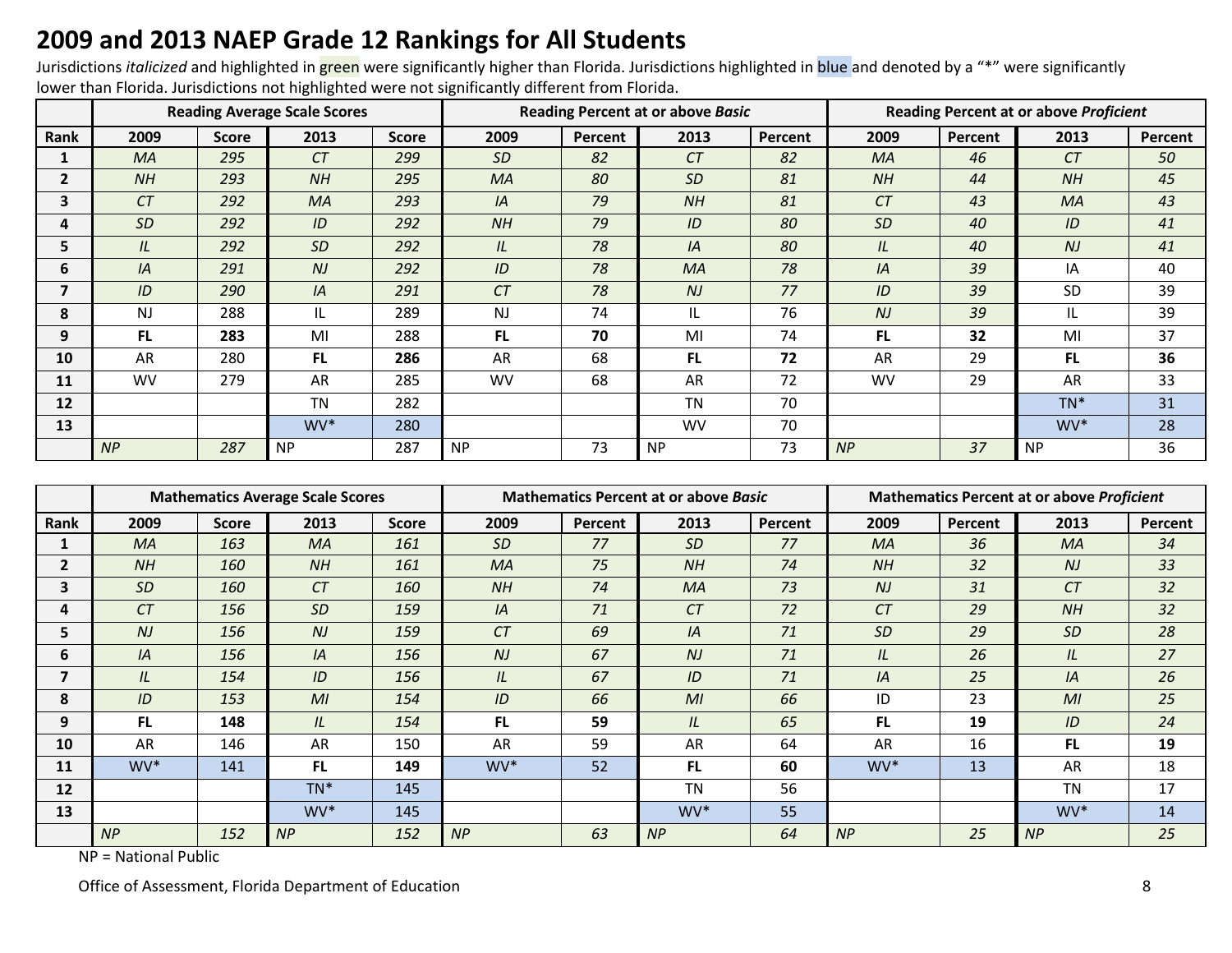# **Significant Changes for NAEP Grade 12 Reading and Mathematics between 2009 ─ 2013 for All Students**

Significant increase

 $\downarrow$  Significant decrease

**Arkansas and Connecticut had significant increases in their overall average scale scores in reading and mathematics between 2009 and 2013. Both states also had a significant increase in the overall percentage of students performing at or above** *Proficient* **in Reading. Idaho and West Virginia had significant increases in their overall average scale scores in mathematics between 2009 and 2013. Florida had no significant overall changes in scores between 2009 and 2013.** Michigan and Tennessee did not participate in the Grade 12 state-level Pilot in 2009.

|                         |              |                      | <b>Reading</b> |              |                     |                |              |                      | <b>Mathematics</b>       |              |                  |
|-------------------------|--------------|----------------------|----------------|--------------|---------------------|----------------|--------------|----------------------|--------------------------|--------------|------------------|
| Rank                    | <b>State</b> | <b>Average Scale</b> | Rank           | <b>State</b> | Percent at or above | Rank           | <b>State</b> | <b>Average Scale</b> | Rank                     | <b>State</b> | Percent at or    |
|                         |              | <b>Score Change</b>  |                |              | Proficient          |                |              | <b>Score Change</b>  |                          |              | above Proficient |
| $\mathbf 1$             | CT           | <b>16</b>            | 1              | CT           | 17                  |                | AR           | $\uparrow$ 4         |                          | <b>CT</b>    |                  |
| $\overline{2}$          | AR           | $\uparrow$ 5         | $\overline{2}$ | AR           | 14                  | $\overline{2}$ | CT           | 14                   | $\overline{2}$           | AR           |                  |
| $\overline{\mathbf{3}}$ | <b>NJ</b>    | 4                    | 3              | <b>FL</b>    | 4                   | 3              | WV           | 14                   | 3                        | <b>NJ</b>    |                  |
| 4                       | <b>FL</b>    | 3                    | 4              | <b>NJ</b>    | ำ                   | 4              | ID           | 13                   | $\overline{\mathbf{4}}$  | ID           |                  |
| 5                       | ID           | ∍                    | 5              | ID           | ∍                   | 5              | <b>NJ</b>    | 3                    | 5                        | IL           |                  |
| 6                       | <b>NH</b>    |                      | 6              | IA           |                     | 6              | FL.          |                      | 6                        | WV           |                  |
| $\overline{\mathbf{z}}$ | WV           |                      | $\overline{7}$ | <b>NH</b>    |                     |                | <b>NH</b>    |                      | $\overline{\phantom{a}}$ | IA           |                  |
| 8                       | IA           | $\Omega$             | 8              | <b>WV</b>    | $-1$                | 8              | <b>SD</b>    | $-1$                 | 8                        | <b>FL</b>    |                  |
| 9                       | SD           | $\Omega$             | 9              | SD           | $-1$                | 9              | IL           | $\mathbf{0}$         | 9                        | <b>NH</b>    | $\Omega$         |
| 10                      | IL           | $-2$                 | 10             | IL           | $-1$                | 10             | IA           | $\mathbf{0}$         | 10                       | <b>SD</b>    | $\mathbf{0}$     |
| 11                      | MA           | $-3$                 | 11             | MA           | $-3$                | <b>11</b>      | MA           | $-2$                 | 11                       | MA           | $-2$             |
|                         | <b>NP</b>    | 0                    |                | <b>NP</b>    | $\Omega$            |                | <b>NP</b>    | $\Omega$             |                          | <b>NP</b>    | $\mathbf{0}$     |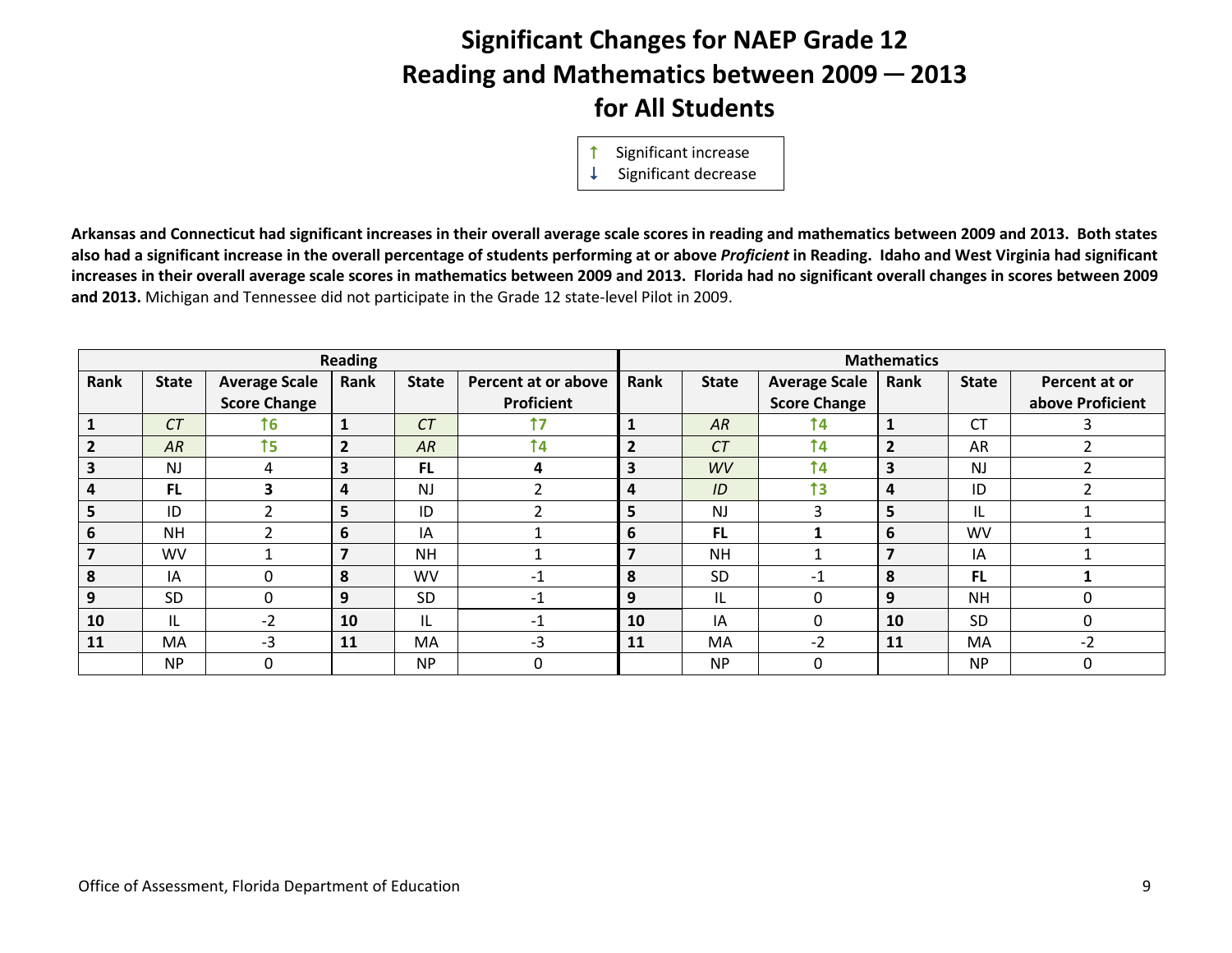### **2009 and 2013 NAEP Grade 12 Rankings for White Students**

Jurisdictions *italicized* and highlighted in green were significantly higher than Florida. Jurisdictions highlighted in blue and denoted by a "\*"were significantly lower than Florida. Jurisdictions not highlighted were not significantly different from Florida.

|                |           |              | <b>Reading Average Scale Scores</b> |              |           |         | <b>Reading Percent at or above Basic</b> |         | <b>Reading Percent at or above Proficient</b> |         |           |         |
|----------------|-----------|--------------|-------------------------------------|--------------|-----------|---------|------------------------------------------|---------|-----------------------------------------------|---------|-----------|---------|
| Rank           | 2009      | <b>Score</b> | 2013                                | <b>Score</b> | 2009      | Percent | 2013                                     | Percent | 2009                                          | Percent | 2013      | Percent |
|                | CT        | 301          | CT                                  | 307          | IL        | 85      | CT                                       | 88      | CT                                            | 52      | CT        | 58      |
| $\mathbf{2}$   | <b>MA</b> | 299          | NJ                                  | 300          | CT        | 84      | <b>NJ</b>                                | 85      | <b>MA</b>                                     | 50      | <b>NJ</b> | 51      |
| 3              | IL        | 299          | IL                                  | 299          | <b>SD</b> | 84      | ID                                       | 85      | IL                                            | 48      | IL        | 50      |
| 4              | NJ        | 295          | <b>MA</b>                           | 299          | <b>MA</b> | 84      | IL.                                      | 84      | N <sub>J</sub>                                | 47      | <b>MA</b> | 50      |
| 5              | <b>SD</b> | 294          | ID                                  | 297          | ID        | 81      | <b>SD</b>                                | 84      | <b>NH</b>                                     | 44      | ID        | 46      |
| 6              | ID        | 293          | <b>NH</b>                           | 295          | <b>NJ</b> | 80      | MA                                       | 83      | SD                                            | 42      | <b>FL</b> | 46      |
| $\overline{7}$ | <b>NH</b> | 293          | <b>FL</b>                           | 295          | IA        | 80      | IA                                       | 82      | ID                                            | 42      | <b>NH</b> | 45      |
| 8              | IA        | 292          | <b>SD</b>                           | 294          | <b>NH</b> | 79      | <b>NH</b>                                | 81      | IA                                            | 40      | IA        | 43      |
| 9              | FL.       | 289          | IA                                  | 294          | FL.       | 76      | FL.                                      | 80      | FL.                                           | 39      | MI        | 42      |
| 10             | AR        | 287          | MI                                  | 293          | AR        | 76      | AR                                       | 80      | AR                                            | 36      | <b>SD</b> | 42      |
| 11             | WV*       | 279          | AR                                  | 292          | WV*       | 68      | MI                                       | 80      | WV*                                           | 29      | AR        | 40      |
| 12             |           |              | $TN^*$                              | 289          |           |         | <b>TN</b>                                | 77      |                                               |         | $TN^*$    | 38      |
| 13             |           |              | WV*                                 | 281          |           |         | WV*                                      | 70      |                                               |         | WV*       | 29      |
|                | NP        | 295          | <b>NP</b>                           | 296          | NP        | 80      | <b>NP</b>                                | 82      | NP                                            | 45      | <b>NP</b> | 46      |

|                         |                 |              | <b>Mathematics Average Scale Scores</b> |              |                |         | <b>Mathematics Percent at or above Basic</b> |         | <b>Mathematics Percent at or above Proficient</b> |         |           |         |  |  |
|-------------------------|-----------------|--------------|-----------------------------------------|--------------|----------------|---------|----------------------------------------------|---------|---------------------------------------------------|---------|-----------|---------|--|--|
| <b>Rank</b>             | 2009            | <b>Score</b> | 2013                                    | <b>Score</b> | 2009           | Percent | 2013                                         | Percent | 2009                                              | Percent | 2013      | Percent |  |  |
|                         | <b>MA</b>       | 167          | CT                                      | 168          | MA             | 80      | CT                                           | 81      | <b>MA</b>                                         | 40      | CT        | 40      |  |  |
| $\overline{\mathbf{c}}$ | CT              | 165          | <b>MA</b>                               | 166          | <b>SD</b>      | 80      | <b>SD</b>                                    | 81      | N <sub>J</sub>                                    | 39      | NJ        | 39      |  |  |
| $\overline{\mathbf{3}}$ | NJ              | 165          | NJ                                      | 166          | CT             | 79      | MA                                           | 79      | CT                                                | 37      | MA        | 38      |  |  |
| 4                       | <b>SD</b>       | 162          | IL                                      | 165          | N <sub>J</sub> | 77      | IL                                           | 79      | NH                                                | 32      | IL        | 37      |  |  |
| 5.                      | IL              | 162          | <b>SD</b>                               | 163          | IL             | 76      | N <sub>J</sub>                               | 79      | IL                                                | 32      | NH        | 32      |  |  |
| 6                       | NH              | 161          | <b>NH</b>                               | 161          | <b>NH</b>      | 74      | ID                                           | 76      | <b>SD</b>                                         | 31      | <b>SD</b> | 31      |  |  |
| 7                       | IA              | 158          | ID                                      | 160          | IA             | 73      | IA                                           | 76      | IA                                                | 26      | MI        | 30      |  |  |
| 8                       | FL.             | 156          | MI                                      | 159          | ID             | 70      | <b>NH</b>                                    | 74      | ID                                                | 24      | ID        | 28      |  |  |
| 9                       | ID              | 155          | IA                                      | 159          | AR             | 70      | <b>AR</b>                                    | 74      | FL.                                               | 24      | IA        | 28      |  |  |
| 10                      | AR              | 154          | <b>FL</b>                               | 157          | FL.            | 69      | MI                                           | 73      | AR                                                | 20      | <b>FL</b> | 26      |  |  |
| 11                      | WV <sup>*</sup> | 142          | AR                                      | 156          | WV*            | 53      | FL.                                          | 72      | WV <sup>*</sup>                                   | 13      | <b>AR</b> | 23      |  |  |
| 12                      |                 |              | $TN^*$                                  | 152          |                |         | $TN^*$                                       | 65      |                                                   |         | <b>TN</b> | 21      |  |  |
| 13                      |                 |              | WV*                                     | 145          |                |         | WV*                                          | 56      |                                                   |         | WV*       | 14      |  |  |
|                         | NP              | 160          | <b>NP</b>                               | 161          | <b>NP</b>      | 74      | <b>NP</b>                                    | 74      | NP                                                | 31      | NP        | 32      |  |  |

NP = National Public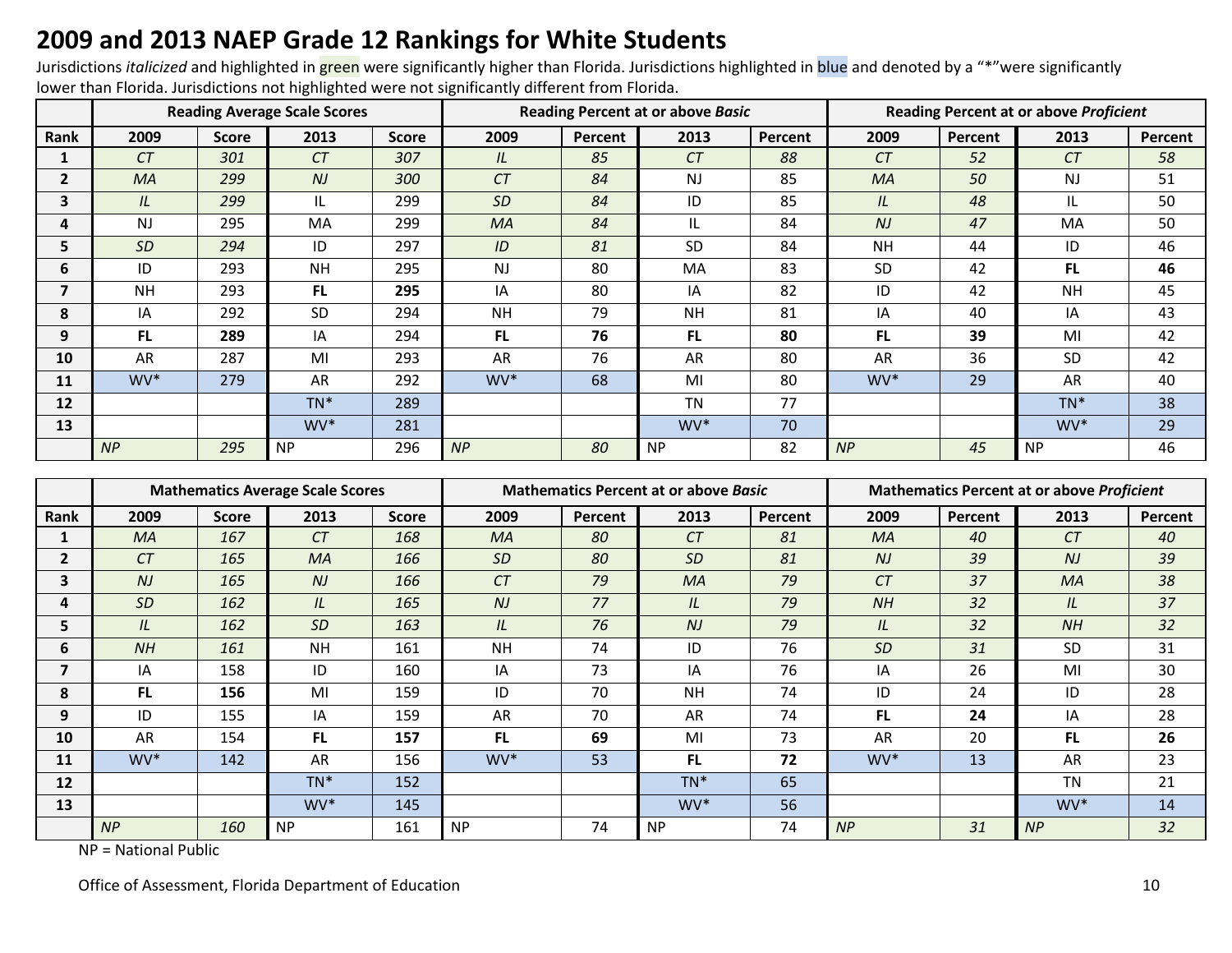### **2009 and 2013 NAEP Grade 12 Rankings for Black Students**

Jurisdictions *italicized* and highlighted in green were significantly higher than Florida. Jurisdictions highlighted in blue and denoted by a "\*" were significantly lower than Florida. Jurisdictions not highlighted were not significantly different from Florida.

|      |           |            | <b>Reading Average Scale Scores</b> |              |           |            | <b>Reading Percent at or above Basic</b> |            | <b>Reading Percent at or above Proficient</b> |            |           |            |  |
|------|-----------|------------|-------------------------------------|--------------|-----------|------------|------------------------------------------|------------|-----------------------------------------------|------------|-----------|------------|--|
| Rank | 2009      | Score      | 2013                                | <b>Score</b> | 2009      | Percent    | 2013                                     | Percent    | 2009                                          | Percent    | 2013      | Percent    |  |
|      | <b>WV</b> | 275        | CT                                  | 280          | <b>WV</b> | 65         | CT                                       | 68         | <b>WV</b>                                     | 21         | <b>CT</b> | 26         |  |
| 2    | MA        | 273        | <b>NJ</b>                           | 270          | IA        | 64         | MA                                       | 60         | MA                                            | 21         | <b>NJ</b> | 19         |  |
| 3    | IA        | 273        | <b>WV</b>                           | 269          | MA        | 61         | <b>NJ</b>                                | 58         | IA                                            | 21         | MA        | 18         |  |
| 4    | IL.       | 273        | <b>MA</b>                           | 268          | IL        | 60         | <b>WV</b>                                | 58         | IL                                            | 20         | FL.       | 16         |  |
| 5    | FL.       | 269        | IL                                  | 267          | FL.       | 59         | <b>FL</b>                                | 55         | <b>FL</b>                                     | 17         | <b>WV</b> | 15         |  |
| 6    | <b>NJ</b> | 268        | <b>FL</b>                           | 267          | <b>NJ</b> | 56         | IL                                       | 54         | <b>NJ</b>                                     | 16         | IL        | 15         |  |
| 7    | СT        | 265        | <b>TN</b>                           | 264          | <b>CT</b> | 54         | <b>TN</b>                                | 52         | <b>CT</b>                                     | 15         | IA        | 15         |  |
| 8    | $AR*$     | 259        | IA                                  | 263          | $AR*$     | 46         | IA                                       | 50         | AR                                            | 9          | <b>AR</b> | 12         |  |
| 9    | SD        | $\ddagger$ | AR                                  | 263          | <b>SD</b> | $\pm$      | AR                                       | 49         | <b>SD</b>                                     | $\ddagger$ | MI        | 12         |  |
| 10   | <b>NH</b> | $\ddagger$ | MI                                  | 262          | <b>NH</b> | $\ddagger$ | MI                                       | 48         | <b>NH</b>                                     | $\ddagger$ | <b>TN</b> | 12         |  |
| 11   | ID        | $\ddagger$ | <b>SD</b>                           | $\pm$        | ID        | $\ddagger$ | <b>SD</b>                                | $\ddagger$ | ID                                            | $\ddagger$ | <b>SD</b> | $\ddagger$ |  |
| 12   |           |            | <b>NH</b>                           | $\ddagger$   |           |            | <b>NH</b>                                | $\ddagger$ |                                               |            | <b>NH</b> |            |  |
| 13   |           |            | ID                                  | $\ddagger$   |           |            | ID                                       | $\ddagger$ |                                               |            | ID        | $\pm$      |  |
|      | <b>NP</b> | 268        | <b>NP</b>                           | 267          | <b>NP</b> | 56         | <b>NP</b>                                | 55         | <b>NP</b>                                     | 16         | <b>NP</b> | 15         |  |

|              |           |              | <b>Mathematics Average Scale Scores</b> |              |                |            | <b>Mathematics Percent at or above Basic</b> |            |           | <b>Mathematics Percent at or above Proficient</b><br>2013<br>2009<br>Percent |           |         |  |
|--------------|-----------|--------------|-----------------------------------------|--------------|----------------|------------|----------------------------------------------|------------|-----------|------------------------------------------------------------------------------|-----------|---------|--|
| Rank         | 2009      | <b>Score</b> | 2013                                    | <b>Score</b> | 2009           | Percent    | 2013                                         | Percent    |           |                                                                              |           | Percent |  |
|              | IA        | 138          | <b>NJ</b>                               | 139          | IA             | 43         | <b>NJ</b>                                    | 50         | IA        | 10                                                                           | <b>NJ</b> | 10      |  |
| $\mathbf{2}$ | MA        | 135          | <b>MA</b>                               | 138          | N <sub>J</sub> | 42         | MA                                           | 48         | MA        | 9                                                                            | <b>MA</b> | 10      |  |
| 3            | <b>NJ</b> | 134          | <b>CT</b>                               | 136          | MA             | 41         | <b>CT</b>                                    | 44         | <b>NJ</b> | 9                                                                            | <b>FL</b> | 8       |  |
| 4            | FL.       | 133          | <b>FL</b>                               | 134          | <b>CT</b>      | 39         | <b>WV</b>                                    | 41         | FL.       | 7                                                                            | <b>WV</b> | 7       |  |
| 5            | <b>CT</b> | 131          | <b>WV</b>                               | 133          | IL.            | 38         | <b>FL</b>                                    | 40         | IL        | 6                                                                            | <b>CT</b> | 6       |  |
| 6            | IL        | 130          | AR                                      | 130          | FL.            | 38         | AR                                           | 36         | СT        | 5                                                                            | IA        | 5       |  |
| 7            | WV*       | 121          | MI                                      | 129          | <b>WV</b>      | 26         | MI                                           | 32         | AR        | 2                                                                            | IL        | 5       |  |
| 8            | $AR*$     | 121          | IA                                      | 125          | $AR*$          | 23         | IA                                           | 31         | <b>WV</b> |                                                                              | <b>TN</b> | 5       |  |
| 9            | <b>SD</b> | $\ddagger$   | $TN^*$                                  | 125          | <b>SD</b>      | $\ddagger$ | <b>TN</b>                                    | 29         | <b>SD</b> | ŧ                                                                            | MI        | 5       |  |
| 10           | <b>NH</b> | $\ddagger$   | IL                                      | 123          | <b>NH</b>      | $\ddagger$ | IL                                           | 28         | <b>NH</b> | $\ddagger$                                                                   | AR        | 3       |  |
| 11           | ID        | $\ddagger$   | <b>SD</b>                               | $\pm$        | ID             | $\ddagger$ | <b>SD</b>                                    | $\ddagger$ | ID        | ŧ                                                                            | <b>SD</b> |         |  |
| 12           |           |              | <b>NH</b>                               | $\ddagger$   |                |            | <b>NH</b>                                    | $\ddagger$ |           |                                                                              | <b>NH</b> | $\pm$   |  |
| 13           |           |              | ID                                      | $\ddagger$   |                |            | ID                                           | $\ddagger$ |           |                                                                              | ID        | ŧ       |  |
|              | <b>NP</b> | 131          | <b>NP</b>                               | 131          | <b>NP</b>      | 36         | <b>NP</b>                                    | 37         | <b>NP</b> | 6                                                                            | <b>NP</b> | 7       |  |

NP = National Public  $\ddot{ }$  +Reporting threshold not met

Office of Assessment, Florida Department of Education 11 and 2008 12 and 2008 12 and 2008 12 and 2008 12 and 2008 12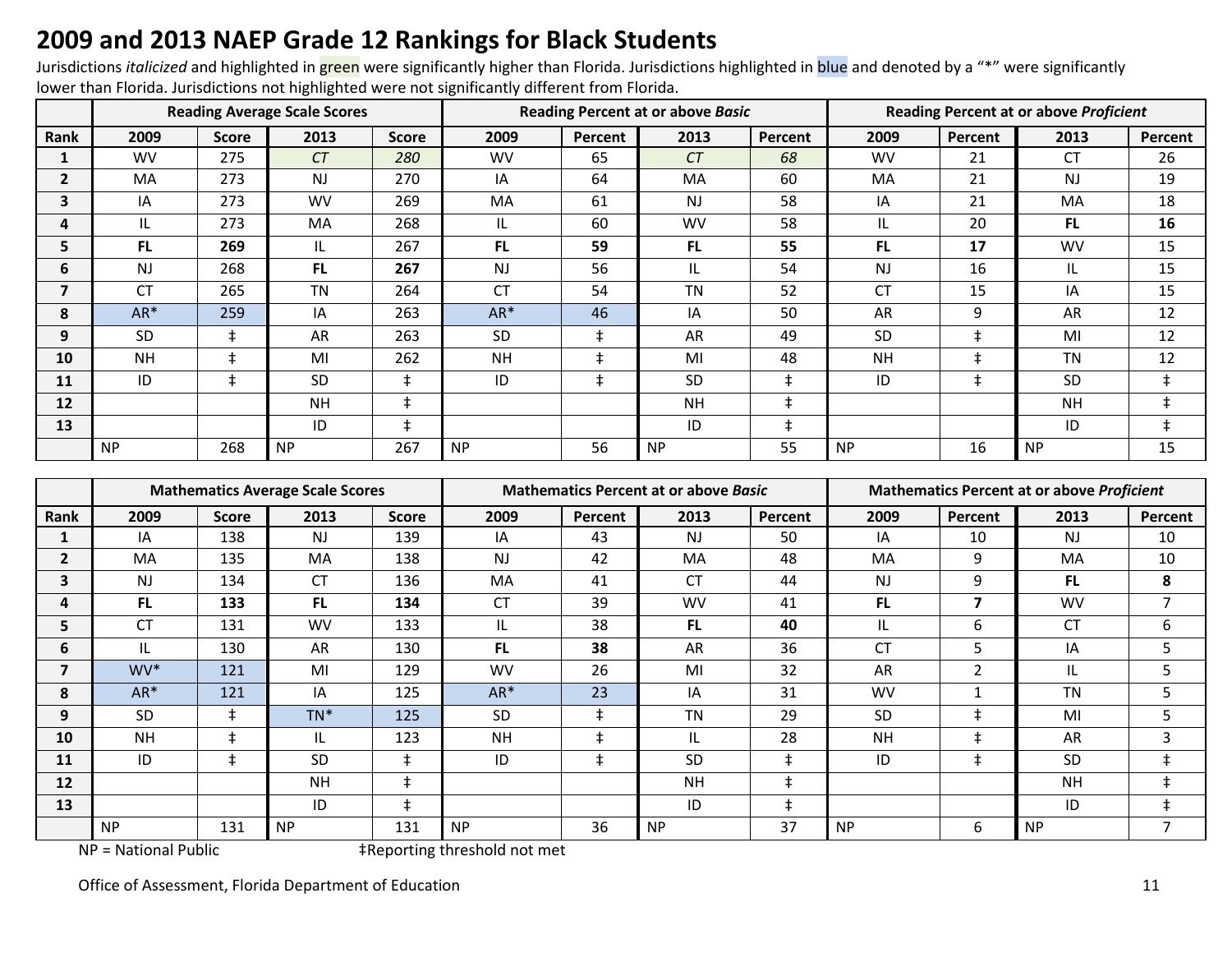Significant increase

 $\downarrow$  Significant decrease

# **Significant Changes for NAEP Grade 12 ading and Mathematics between 2009 ─ 2013 Re White and Black Students**

#### **White Students**

|      |              |                      | <b>Reading</b>          |              |                  |                |              |                      | <b>Mathematics</b>      |              |                  |
|------|--------------|----------------------|-------------------------|--------------|------------------|----------------|--------------|----------------------|-------------------------|--------------|------------------|
| Rank | <b>State</b> | <b>Average Scale</b> | Rank                    | <b>State</b> | Percent at or    | Rank           | <b>State</b> | <b>Average Scale</b> | Rank                    | <b>State</b> | Percent at or    |
|      |              | <b>Score Change</b>  |                         |              | above Proficient |                |              | <b>Score Change</b>  |                         |              | above Proficient |
|      | CT           | 16 <sub>1</sub>      | $\mathbf{1}$            | CT           | 17               | 1              | ID           | 14                   | $\mathbf{1}$            | IL           | 5.               |
| 2    | <b>FL</b>    | 5                    | $\overline{2}$          | <b>FL</b>    | 6                | $\overline{2}$ | IL           | 3                    | $\overline{2}$          | ID           | 4                |
| З    | AR           | 15 <sub>1</sub>      | 3                       | ID           | 4                | 3              | WV           | 13                   | $\overline{\mathbf{3}}$ | <b>CT</b>    | 3                |
| 4    | <b>NJ</b>    | 5                    | 4                       | AR           | 4                | 4              | <b>CT</b>    | 3                    | 4                       | AR           | 3                |
| 5    | ID           | <b>14</b>            | 5                       | <b>NJ</b>    | 4                | 5              | AR           | 13                   | 5                       | <b>FL</b>    | $\mathfrak{p}$   |
| 6    | <b>NH</b>    | $\mathcal{P}$        | 6                       | IA           | 3                | 6              | <b>FL</b>    |                      | 6                       | IA           | $\mathfrak{p}$   |
|      | IA           | ີ                    | $\overline{\mathbf{z}}$ | IL           | ∍                | 7              | IA           |                      | $\overline{7}$          | WV           |                  |
| 8    | <b>WV</b>    |                      | 8                       | <b>NH</b>    |                  | 8              | <b>NJ</b>    |                      | 8                       | <b>SD</b>    |                  |
| 9    | IL           | 0                    | 9                       | <b>WV</b>    | 0                | 9              | <b>SD</b>    |                      | 9                       | <b>NJ</b>    | 0                |
| 10   | <b>SD</b>    | 0                    | 10                      | MA           | 0                | 10             | <b>NH</b>    | 0                    | 10                      | <b>NH</b>    | 0                |
| 11   | MA           | $-1$                 | 11                      | <b>SD</b>    |                  | 11             | MA           | $-1$                 | 11                      | MA           | $-2$             |
|      | <b>NP</b>    |                      |                         | <b>NP</b>    |                  |                | <b>NP</b>    |                      |                         | <b>NP</b>    |                  |

#### **Black Students**

|                |                            |                      | <b>Reading</b> |              |                  |                          |              |                      | <b>Mathematics</b> |                     |                  |
|----------------|----------------------------|----------------------|----------------|--------------|------------------|--------------------------|--------------|----------------------|--------------------|---------------------|------------------|
| Rank           | <b>State</b>               | <b>Average Scale</b> | Rank           | <b>State</b> | Percent at or    | Rank                     | <b>State</b> | <b>Average Scale</b> | <b>Rank</b>        | <b>State</b>        | Percent at or    |
|                |                            | <b>Score Change</b>  |                |              | above Proficient |                          |              | <b>Score Change</b>  |                    |                     | above Proficient |
| 1              | CT                         | <b>115</b>           |                | CT           | <b>111</b>       | $\mathbf{1}$             | WV           | $112$                | $\mathbf{1}$       | <b>NJ</b>           |                  |
| $\overline{2}$ | <b>AR</b>                  | 4                    | $\overline{2}$ | AR           | 3                | $\overline{2}$           | AR           | 19                   | $\overline{2}$     | <b>CT</b>           |                  |
| 3              | <b>NJ</b>                  | ົາ                   | 3              | <b>NJ</b>    | 3                | 3                        | <b>NJ</b>    | 6                    | 3                  | MA                  |                  |
| 4              | <b>FL</b>                  | $-2$                 | 4              | <b>FL</b>    | $-1$             | 4                        | <b>CT</b>    | 5                    | 4                  | <b>FL</b>           | 0                |
| 5              | MA                         | $-5$                 | 5              | MA           | $-3$             | 5                        | MA           | 3                    | 5                  | AR                  | 0                |
| 6              | <b>WV</b>                  | $-5$                 | 6              | IL           | $-5$             | 6                        | FL.          |                      | 6                  | IL                  | $-1$             |
| 7              | IL                         | $-6$                 | 7              | IA           | $-6$             | $\overline{\phantom{a}}$ | IL           | $-7$                 | $\overline{7}$     | IA                  | $-5$             |
| 8              | IA                         | $-10$                | 8              | WV           | -6               | 8                        | ΙA           | $-13$                | 8                  | ID                  | ŧ                |
| 9              | <b>SD</b>                  | ŧ.                   | 9              | <b>SD</b>    |                  | 9                        | <b>SD</b>    | $\pm$                | 9                  | <b>NH</b>           | $\ddagger$       |
| 10             | <b>NH</b>                  | $\pm$                | 10             | <b>NH</b>    |                  | 10                       | <b>NH</b>    | ŧ                    | 10                 | <b>SD</b>           | ŧ                |
| 11             | ID                         |                      | 11             | ID           |                  | 11                       | ID           | ‡.                   | 11                 | WV                  |                  |
|                | <b>NP</b><br>$\sim$ $\sim$ | -1<br>.              |                | <b>NP</b>    | $-1$             | . .                      | <b>NP</b>    |                      |                    | <b>NP</b><br>$\sim$ |                  |

‡ Reporting threshold not met †Because appropriate standard errors could not be calculated, ranking could not be performed

Office of Assessment, Florida Department of Education 12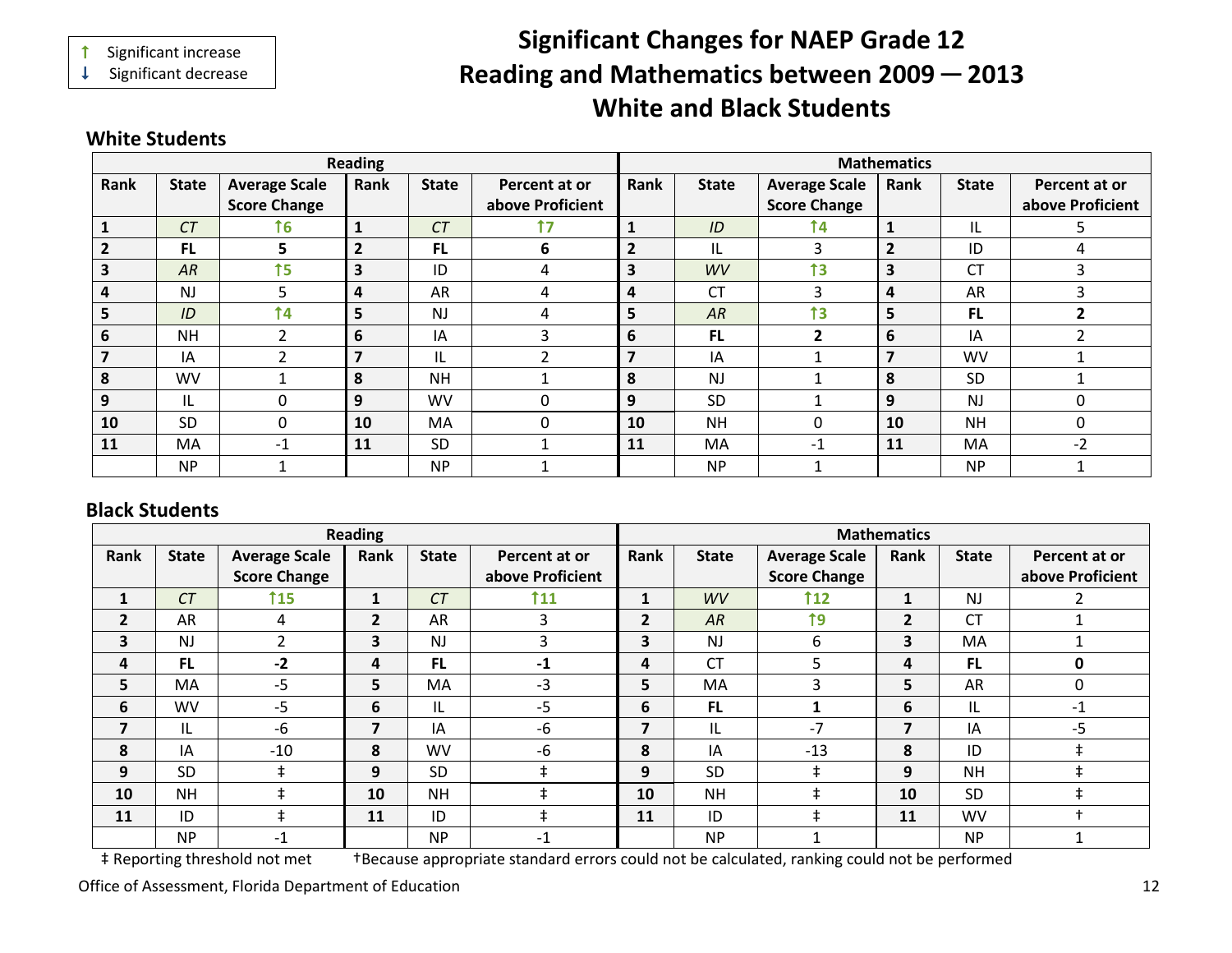### **2009 and 2013 NAEP Grade 12 Rankings for Hispanic Students**

Jurisdictions *italicized* and highlighted in green were significantly higher than Florida. Jurisdictions highlighted in blue and denoted by a "\*" were significantly lower than Florida. Jurisdictions not highlighted were not significantly different from Florida.

|                         |           |              | <b>Reading Average Scale Scores</b> |              |           |            | <b>Reading Percent at or above Basic</b> |            | <b>Reading Percent at or above Proficient</b> |            |           |            |  |
|-------------------------|-----------|--------------|-------------------------------------|--------------|-----------|------------|------------------------------------------|------------|-----------------------------------------------|------------|-----------|------------|--|
| Rank                    | 2009      | <b>Score</b> | 2013                                | <b>Score</b> | 2009      | Percent    | 2013                                     | Percent    | 2009                                          | Percent    | 2013      | Percent    |  |
|                         | IA        | 278          | <b>FL</b>                           | 284          | IA        | 69         | <b>FL</b>                                | 71         | IA                                            | 27         | FL.       | 34         |  |
| $\overline{\mathbf{c}}$ | FL.       | 277          | IL.                                 | 278          | <b>FL</b> | 65         | IL                                       | 68         | FL.                                           | 26         | CT        | 26         |  |
| 3                       | IL        | 276          | AR                                  | 278          | IL.       | 65         | IA                                       | 68         | <b>CT</b>                                     | 24         | IL        | 24         |  |
| 4                       | <b>MA</b> | 273          | CT                                  | 277          | <b>NJ</b> | 63         | MI                                       | 66         | IL.                                           | 24         | IA        | 24         |  |
| 5                       | <b>CT</b> | 273          | IA                                  | 276          | <b>CT</b> | 63         | AR                                       | 66         | MA                                            | 21         | MA        | 23         |  |
| 6                       | <b>NJ</b> | 273          | MI                                  | 276          | MA        | 60         | <b>CT</b>                                | 65         | <b>NJ</b>                                     | 20         | <b>TN</b> | 23         |  |
| 7                       | AR        | 269          | <b>NJ</b>                           | 275          | AR        | 56         | <b>NJ</b>                                | 64         | AR                                            | 19         | MI        | 22         |  |
| 8                       | ID        | 267          | ID                                  | 274          | ID        | 56         | MA                                       | 64         | ID                                            | 15         | AR        | 22         |  |
| 9                       | <b>WV</b> | $\pm$        | <b>MA</b>                           | 273          | <b>WV</b> | $\pm$      | ID                                       | 63         | <b>WV</b>                                     | $\ddagger$ | $NJ^*$    | 20         |  |
| 10                      | <b>SD</b> | $\pm$        | TN                                  | 273          | <b>SD</b> | $\ddagger$ | <b>TN</b>                                | 60         | SD                                            | $\ddagger$ | $ID*$     | 19         |  |
| 11                      | <b>NH</b> | $\ddagger$   | <b>WV</b>                           | $\ddagger$   | <b>NH</b> | $\ddagger$ | <b>WV</b>                                | $\ddagger$ | <b>NH</b>                                     | $\ddagger$ | <b>WV</b> | $\ddagger$ |  |
| 12                      |           |              | <b>SD</b>                           | $\ddagger$   |           |            | <b>SD</b>                                | ŧ          |                                               |            | <b>SD</b> | $\ddagger$ |  |
| 13                      |           |              | <b>NH</b>                           | $\ddagger$   |           |            | <b>NH</b>                                | ŧ          |                                               |            | <b>NH</b> | $\ddagger$ |  |
|                         | <b>NP</b> | 273          | $NP*$                               | 275          | <b>NP</b> | 61         | $NP^*$                                   | 63         | <b>NP</b>                                     | 21         | $NP*$     | 22         |  |

|                         |           |              | <b>Mathematics Average Scale Scores</b> |              |           |            | <b>Mathematics Percent at or above Basic</b> |            | <b>Mathematics Percent at or above Proficient</b> |                |           |                |  |
|-------------------------|-----------|--------------|-----------------------------------------|--------------|-----------|------------|----------------------------------------------|------------|---------------------------------------------------|----------------|-----------|----------------|--|
| Rank                    | 2009      | <b>Score</b> | 2013                                    | <b>Score</b> | 2009      | Percent    | 2013                                         | Percent    | 2009                                              | Percent        | 2013      | Percent        |  |
|                         | <b>FL</b> | 142          | IL                                      | 143          | <b>FL</b> | 51         | <b>AR</b>                                    | 55         | IL                                                | 13             | <b>MA</b> | 15             |  |
| $\overline{\mathbf{c}}$ | IL        | 141          | <b>NJ</b>                               | 143          | NJ        | 49         | <b>NJ</b>                                    | 54         | FL.                                               | 13             | NJ.       | 14             |  |
| 3                       | <b>NJ</b> | 139          | AR                                      | 143          | IL.       | 48         | IL                                           | 53         | MA                                                | 12             | <b>FL</b> | 13             |  |
| 4                       | <b>MA</b> | 137          | <b>MA</b>                               | 143          | <b>MA</b> | 46         | MA                                           | 52         | <b>NJ</b>                                         | 10             | СT        | 12             |  |
| 5                       | AR        | 136          | <b>FL</b>                               | 142          | AR        | 44         | <b>FL</b>                                    | 51         | ID                                                | 9              | IL        | 12             |  |
| 6                       | IA        | 134          | <b>CT</b>                               | 141          | <b>CT</b> | 42         | <b>CT</b>                                    | 51         | AR                                                | $\overline{7}$ | IA        | 10             |  |
| 7                       | CT        | 132          | IA                                      | 139          | IA        | 42         | IA                                           | 47         | СT                                                | 6              | AR        | 10             |  |
| 8                       | $ID*$     | 131          | ID                                      | 136          | $ID*$     | 35         | ID                                           | 44         | IA                                                | 6              | MI        | 9              |  |
| 9                       | <b>WV</b> | $\pm$        | MI                                      | 135          | <b>WV</b> | $\ddagger$ | MI                                           | 42         | <b>WV</b>                                         | $\ddagger$     | <b>TN</b> | 8              |  |
| 10                      | <b>SD</b> | $\ddagger$   | $TN^*$                                  | 130          | SD        | $\ddagger$ | <b>TN</b>                                    | 34         | SD                                                | $\ddagger$     | ID        | $\overline{7}$ |  |
| 11                      | <b>NH</b> | $\ddagger$   | <b>WV</b>                               | $\pm$        | <b>NH</b> | $\ddagger$ | <b>WV</b>                                    | $\ddagger$ | <b>NH</b>                                         | $\ddagger$     | <b>WV</b> | $\ddagger$     |  |
| 12                      |           |              | <b>SD</b>                               | $\ddagger$   |           |            | <b>SD</b>                                    | ŧ          |                                                   |                | <b>SD</b> | $\ddagger$     |  |
| 13                      |           |              | <b>NH</b>                               | $\pm$        |           |            | <b>NH</b>                                    | $\ddagger$ |                                                   |                | <b>NH</b> | $\ddagger$     |  |
|                         | <b>NP</b> | 137          | <b>NP</b>                               | 140          | <b>NP</b> | 45         | <b>NP</b>                                    | 49         | <b>NP</b>                                         | 10             | <b>NP</b> | 11             |  |

NP = National Public  $\ddot{ }$  +Reporting threshold not met

Office of Assessment, Florida Department of Education 13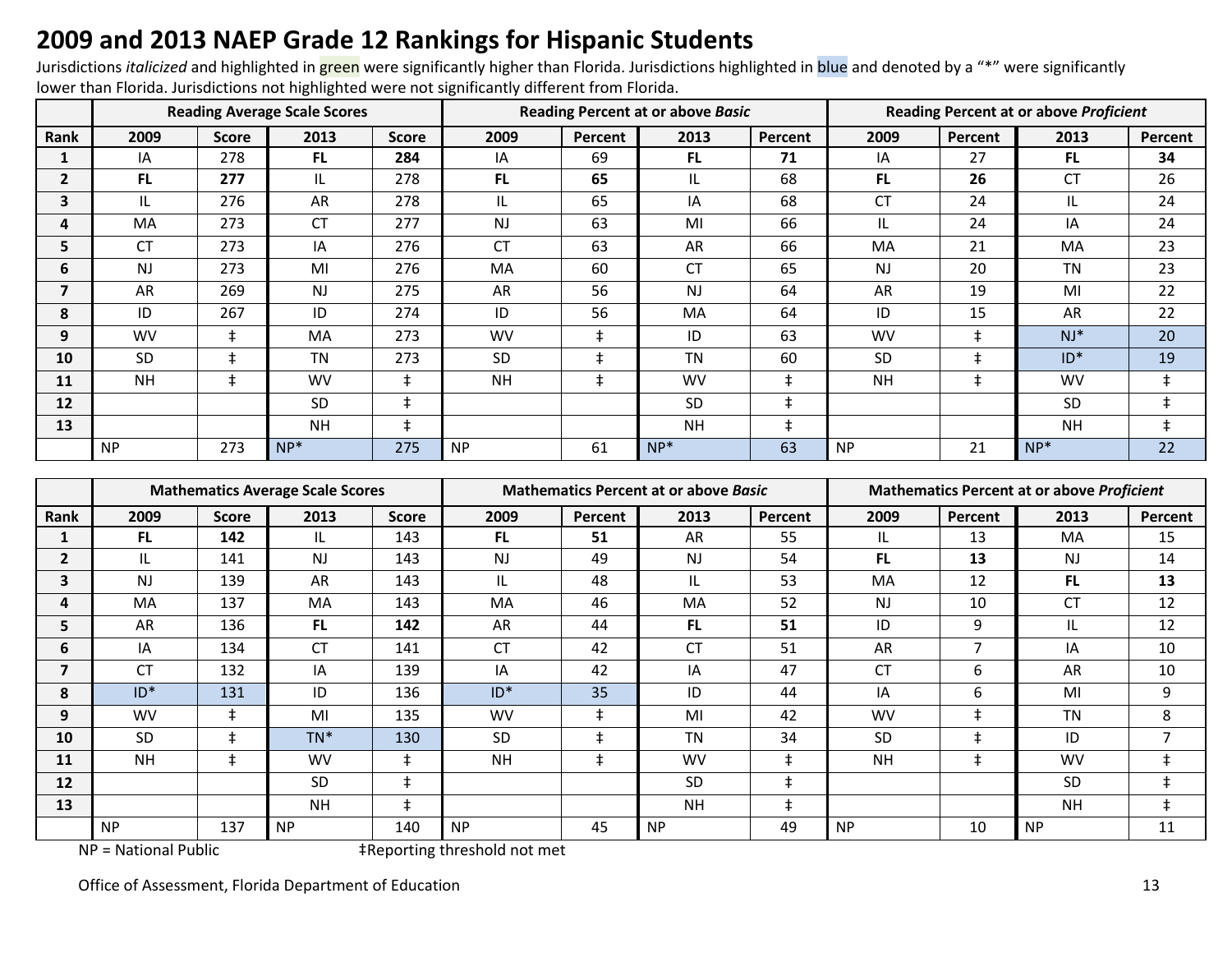# **Significant Changes for NAEP Grade 12 Reading and Mathematics between 2009 ─ 2013 Hispanic Students**

**1** Significant increase<br> **1** Significant decrease

|                |              |                      | <b>Reading</b> |              |                   |      |              |                      | <b>Mathematics</b> |              |                  |
|----------------|--------------|----------------------|----------------|--------------|-------------------|------|--------------|----------------------|--------------------|--------------|------------------|
| Rank           | <b>State</b> | <b>Average Scale</b> | Rank           | <b>State</b> | Percent at or     | Rank | <b>State</b> | <b>Average Scale</b> | Rank               | <b>State</b> | Percent at or    |
|                |              | <b>Score Change</b>  |                |              | above Proficient  |      |              | <b>Score Change</b>  |                    |              | above Proficient |
| 1              | AR           | 9                    | 1              | <b>FL</b>    | 8                 | 1    | <b>CT</b>    | 9                    | $\mathbf{1}$       | <b>CT</b>    | 6                |
| $\overline{2}$ | ID           | 17                   | $\overline{2}$ | ID           | 4                 | 2    | AR           | 17                   | $\overline{2}$     | <b>NJ</b>    | 4                |
| 3              | <b>FL</b>    | 6                    | 3              | AR           | 2                 | 3    | MA           | 6                    | 3                  | IA           | 4                |
| 4              | <b>CT</b>    | 4                    | 4              | <b>CT</b>    | C.                | 4    | ID           | 5                    | 4                  | MA           | 4                |
| 5              | <b>NJ</b>    | ∍                    | 5              | MA           | $\mathbf{\hat{}}$ | 5.   | ΙA           | 5                    | 5                  | AR           | 3                |
| 6              | IL           | ∍                    | 6              | IL           |                   | 6    | <b>NJ</b>    | 4                    | 6                  | <b>FL</b>    | $-1$             |
| 7              | MA           | 0                    | 7              | <b>NJ</b>    | 0                 | 7    | IL           | ີ                    | 7                  | IL           | $-1$             |
| 8              | IA           | $-2$                 | 8              | IA           | $-3$              | 8    | <b>FL</b>    | O                    | 8                  | ID           | $-2$             |
| 9              | <b>WV</b>    | $\ddagger$           | 9              | WV           | $\ddagger$        | 9    | <b>WV</b>    | $\ddagger$           | 9                  | WV           | $\ddagger$       |
| 10             | <b>SD</b>    |                      | 10             | <b>SD</b>    |                   | 10   | <b>SD</b>    |                      | 10                 | <b>SD</b>    | $\pm$            |
| 11             | <b>NH</b>    | ŧ                    | 11             | NΗ           |                   | 11   | <b>NH</b>    | ŧ                    | 11                 | <b>NH</b>    | $\ddagger$       |
|                | <b>NP</b>    | $\overline{2}$       |                | <b>NP</b>    |                   |      | <b>NP</b>    | ຳ                    |                    | <b>NP</b>    |                  |

‡ Reporting threshold not met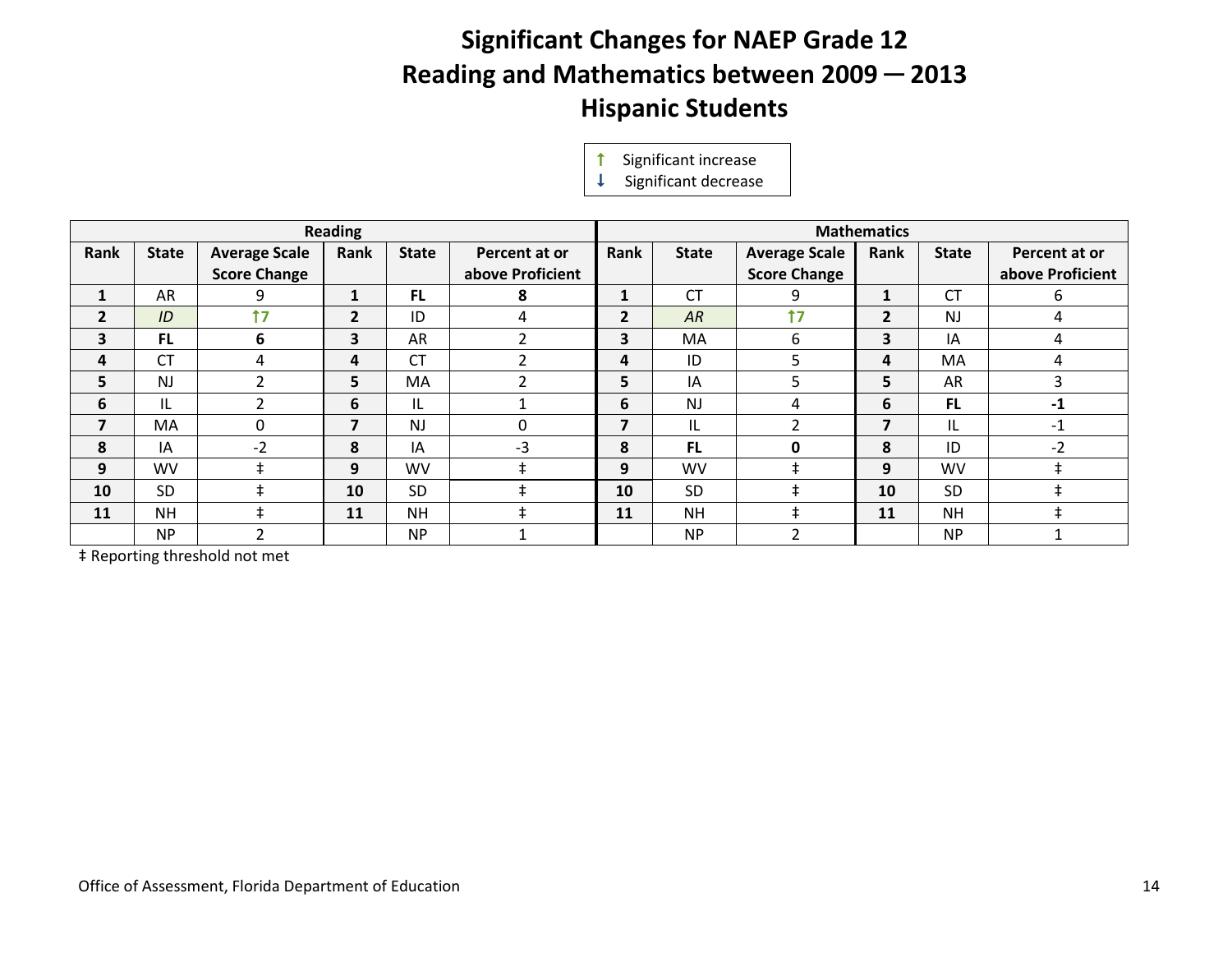### **Comparing Gaps - 2009 and 2013 White/Black and White/Hispanic**

Jurisdictions *italicized* and highlighted in green had gaps that were significantly narrower than the National Public's. Jurisdictions highlighted in blue and denoted by a "\*" had gaps that were significantly wider than the National Public's. Jurisdictions not highlighted had gaps not significantly different from the National Public's.

| 2009 |                    |     | <b>Reading</b>        |     | <b>Mathematics</b> |     |                       |     |  |  |  |
|------|--------------------|-----|-----------------------|-----|--------------------|-----|-----------------------|-----|--|--|--|
|      | <b>White-Black</b> |     | <b>White-Hispanic</b> |     | <b>White-Black</b> |     | <b>White-Hispanic</b> |     |  |  |  |
| Rank | <b>State</b>       | Gap | <b>State</b>          | Gap | <b>State</b>       | Gap | <b>State</b>          | Gap |  |  |  |
|      | WV                 | 4   | <b>FL</b>             | 12  | IA                 | 20  | <b>FL</b>             | 14  |  |  |  |
| 2    | ΙA                 | 19  | IA                    | 14  | WV                 | 21  | AR                    | 18  |  |  |  |
| 3    | <b>FL</b>          | 20  | 18<br>AR              |     | <b>FL</b>          | 23  | IL                    | 21  |  |  |  |
| 4    | IL                 | 26  | 22<br>NJ              |     | NJ                 | 31  | ID                    | 24  |  |  |  |
| 5    | <b>MA</b>          | 26  | IL                    | 23  | IL                 | 32  | IL                    | 24  |  |  |  |
| 6    | <b>NJ</b>          | 27  | ID                    | 26  | MA                 | 32  | <b>NJ</b>             | 26  |  |  |  |
|      | AR                 | 28  | MA                    | 26  | AR                 | 33  | $MA*$                 | 30  |  |  |  |
| 8    | <b>CT</b><br>36    |     | <b>CT</b>             | 28  | CT                 | 34  | $CT*$                 | 33  |  |  |  |
|      | <b>NP</b>          | 27  | <b>NP</b>             | 22  | <b>NP</b>          | 29  | <b>NP</b>             | 23  |  |  |  |

| 2013           |                    |     | <b>Reading</b>        |          | <b>Mathematics</b> |     |                       |     |  |  |  |
|----------------|--------------------|-----|-----------------------|----------|--------------------|-----|-----------------------|-----|--|--|--|
|                | <b>White-Black</b> |     | <b>White-Hispanic</b> |          | <b>White-Black</b> |     | <b>White-Hispanic</b> |     |  |  |  |
| <b>Rank</b>    | <b>State</b>       | Gap | <b>State</b>          | Gap      | <b>State</b>       | Gap | <b>State</b>          | Gap |  |  |  |
| 1              | <b>WV</b>          | 11  | <b>FL</b>             | 11       | WV                 | 12  | AR                    | 13  |  |  |  |
| $\overline{2}$ | ΤN                 | 24  | AR                    | 14       |                    | 24  | <b>FL</b>             | 15  |  |  |  |
| 3              | CT                 | 27  |                       | 16<br>ΤN |                    | 26  | ΙA                    | 20  |  |  |  |
| 4              | <b>FL</b>          | 28  | 17<br>IA              |          | <b>NJ</b>          | 26  | IL                    | 22  |  |  |  |
| 5              | AR                 | 29  | MI                    | 18       | ΤN                 | 27  | NJ                    | 22  |  |  |  |
| 6              | <b>NJ</b>          | 30  | IL                    | 21       | MA                 | 28  | TN                    | 22  |  |  |  |
| 7              | IA                 | 31  | ID                    | 23       | CT                 | 31  | MA                    | 23  |  |  |  |
| 8              | <b>MA</b>          | 31  | MA                    | 25       | MI                 | 31  | ID                    | 24  |  |  |  |
| 9              | MI                 | 31  | NJ                    | 25       | IA                 | 34  | MI                    | 24  |  |  |  |
| 10             | 32<br>IL           |     | $CT^*$                | 29       | $IL^*$             | 42  | $CT^*$                | 27  |  |  |  |
|                | <b>NP</b>          | 29  | <b>NP</b>             | 21       | <b>NP</b>          | 29  | <b>NP</b>             | 21  |  |  |  |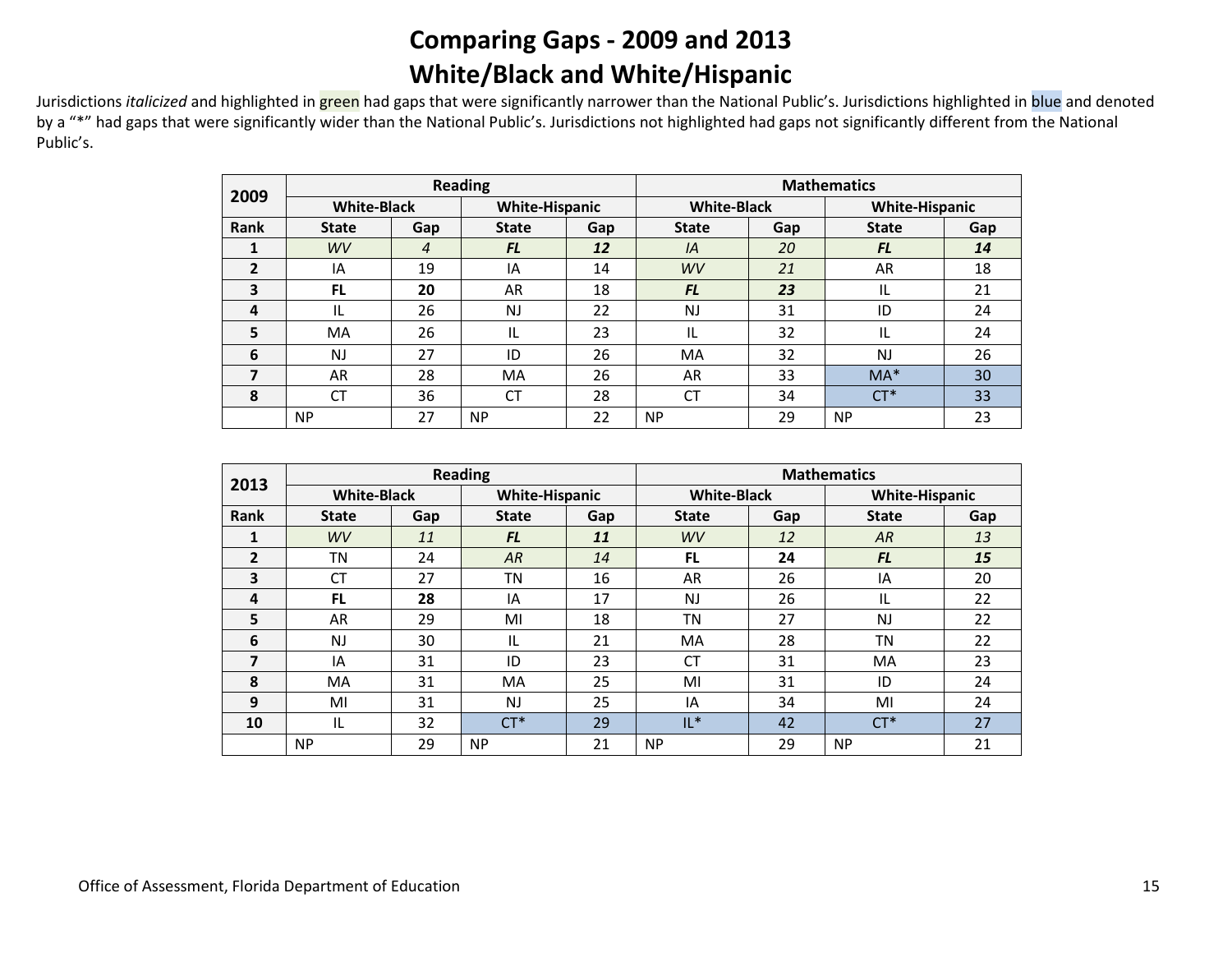# **Achievement Gap Changes Between 2009 and 2013 White/Black and White/Hispanic**

Significant widening of the gap

 $\downarrow$  Significant narrowing of the gap

|                        |        | <b>White-Black Gap Changes</b> |         |                        |                | <b>White-Hispanic Gap Changes</b> |                 |
|------------------------|--------|--------------------------------|---------|------------------------|----------------|-----------------------------------|-----------------|
| <b>Reading</b>         | Change | <b>Mathematics</b>             | Change  | <b>Reading</b>         | Change         | <b>Mathematics</b>                | Change          |
| Connecticut            | L-9    | West Virginia                  | J-9     | <b>Arkansas</b>        | $L - 4$        | <b>Massachusetts</b>              | $1-7$           |
| Arkansas               | 1      | <b>Arkansas</b>                | $L - 7$ | Idaho                  | $+3$           | Connecticut                       | I-5             |
| New Jersey             | 2      | New Jersey                     | $-5$    | <b>Illinois</b>        | $-1$           | <b>Arkansas</b>                   | $\downarrow$ -5 |
| Massachusetts          | 4      | Massachusetts                  | $-5$    | <b>Florida</b>         | $-1$           | lowa                              | -4              |
| <b>Illinois</b>        | 6      | Connecticut                    | $-2$    | Massachusetts          | $-1$           | New Jersey                        | -4              |
| West Virginia          |        | <b>Florida</b>                 | 1       | Connecticut            | $\overline{2}$ | Idaho                             | $-1$            |
| <b>Florida</b>         | 8      | Illinois                       | 10      | New Jersey             | 3              | <b>Illinois</b>                   |                 |
| lowa                   | T 12   | lowa                           | 14      | lowa                   | 4              | <b>Florida</b>                    |                 |
| <b>National Public</b> | 3      | <b>National Public</b>         | 0       | <b>National Public</b> | 2              | <b>National Public</b>            | $-2$            |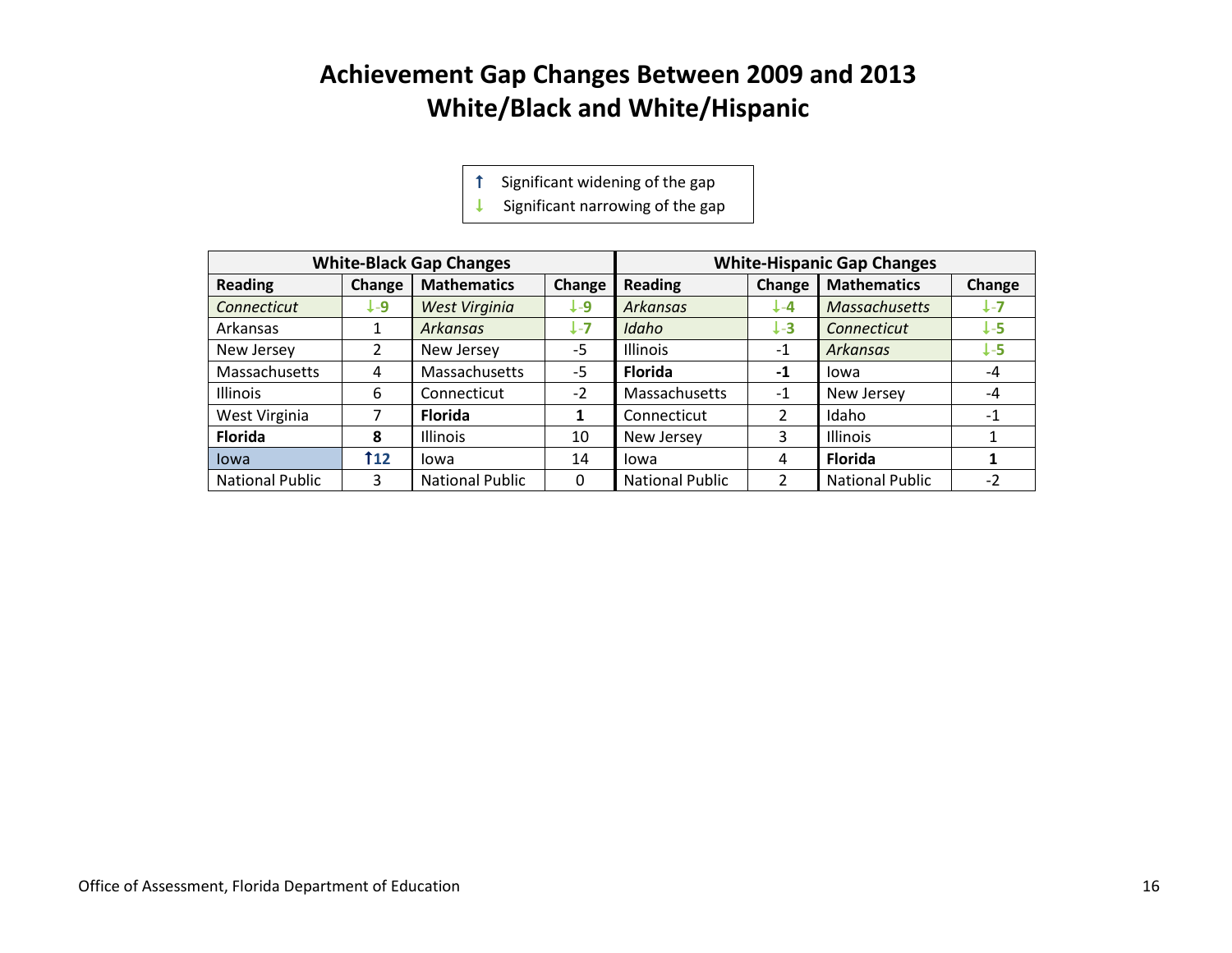# **2009 and 2013 NAEP Grade 12 Rankings for Students Eligible for the National School Lunch**

**Program (NSLP)** Jurisdictions *italicized* and highlighted in green were significantly higher than Florida. Jurisdictions highlighted in blue and denoted by a "\*"were significantly lower than Florida. Jurisdictions not highlighted were not significantly different from Florida.

|              |                |              | <b>Reading Average Scale Scores</b> |              |           |         | <b>Reading Percent at or above Basic</b> |         | <b>Reading Percent at or above Proficient</b> |         |           |         |  |
|--------------|----------------|--------------|-------------------------------------|--------------|-----------|---------|------------------------------------------|---------|-----------------------------------------------|---------|-----------|---------|--|
| Rank         | 2009           | <b>Score</b> | 2013                                | <b>Score</b> | 2009      | Percent | 2013                                     | Percent | 2009                                          | Percent | 2013      | Percent |  |
|              | <b>SD</b>      | 281          | NH                                  | 284          | <b>SD</b> | 71      | ID                                       | 72      | <b>SD</b>                                     | 28      | <b>NH</b> | 32      |  |
| $\mathbf{2}$ | ID             | 280          | ID                                  | 283          | ID        | 70      | <b>NH</b>                                | 72      | ID                                            | 27      | ID        | 29      |  |
| 3            | MA             | 277          | <b>SD</b>                           | 279          | MA        | 67      | <b>SD</b>                                | 69      | <b>NH</b>                                     | 26      | <b>CT</b> | 27      |  |
| 4            | <b>NH</b>      | 276          | <b>CT</b>                           | 278          | <b>NH</b> | 65      | IA                                       | 67      | IA                                            | 25      | <b>SD</b> | 26      |  |
| 5            | IA             | 276          | IA                                  | 277          | IA        | 65      | CT                                       | 66      | MA                                            | 23      | <b>FL</b> | 25      |  |
| 6            | IL             | 274          | MI                                  | 275          | FL.       | 63      | MA                                       | 65      | IL.                                           | 21      | IA        | 24      |  |
| 7            | FL.            | 273          | FL.                                 | 275          | IL        | 62      | IL                                       | 64      | FL.                                           | 21      | <b>MA</b> | 24      |  |
| 8            | <b>CT</b>      | 270          | IL                                  | 275          | <b>CT</b> | 60      | FL.                                      | 64      | <b>CT</b>                                     | 20      | MI        | 24      |  |
| 9            | N <sub>J</sub> | 270          | MA                                  | 275          | <b>NJ</b> | 59      | MI                                       | 63      | AR                                            | 20      | IL        | 23      |  |
| 10           | AR             | 270          | <b>NJ</b>                           | 275          | AR        | 58      | <b>WV</b>                                | 63      | <b>WV</b>                                     | 19      | AR        | 22      |  |
| 11           | <b>WV</b>      | 268          | AR                                  | 275          | <b>WV</b> | 57      | AR                                       | 63      | <b>NJ</b>                                     | 18      | <b>WV</b> | 22      |  |
| 12           |                |              | <b>WV</b>                           | 274          |           |         | <b>NJ</b>                                | 63      |                                               |         | <b>NJ</b> | 21      |  |
| 13           |                |              | <b>TN</b>                           | 271          |           |         | <b>TN</b>                                | 59      |                                               |         | <b>TN</b> | 19      |  |
|              | <b>NP</b>      | 273          | <b>NP</b>                           | 274          | <b>NP</b> | 61      | <b>NP</b>                                | 62      | <b>NP</b>                                     | 21      | <b>NP</b> | 22      |  |

|                |           |              | <b>Mathematics Average Scale Scores</b> |              |           |         | <b>Mathematics Percent at or above Basic</b> |         | <b>Mathematics Percent at or above Proficient</b> |         |           |         |  |
|----------------|-----------|--------------|-----------------------------------------|--------------|-----------|---------|----------------------------------------------|---------|---------------------------------------------------|---------|-----------|---------|--|
| Rank           | 2009      | <b>Score</b> | 2013                                    | <b>Score</b> | 2009      | Percent | 2013                                         | Percent | 2009                                              | Percent | 2013      | Percent |  |
|                | NH        | 149          | NH                                      | 146          | SD        | 62      | ID                                           | 58      | <b>NH</b>                                         | 18      | NH        | 16      |  |
| $\mathbf{2}$   | <b>SD</b> | 148          | ID                                      | 145          | NH        | 62      | <b>SD</b>                                    | 58      | MA                                                | 17      | <b>NJ</b> | 15      |  |
| 3              | MA        | 144          | <b>SD</b>                               | 145          | MA        | 54      | NH                                           | 57      | <b>SD</b>                                         | 16      | MA        | 13      |  |
| 4              | ID        | 143          | MA                                      | 143          | ID        | 54      | AR                                           | 53      | ID                                                | 16      | <b>SD</b> | 13      |  |
| 5              | IA        | 141          | <b>NJ</b>                               | 143          | IA        | 52      | MA                                           | 53      | FL.                                               | 11      | ID        | 13      |  |
| 6              | <b>FL</b> | 139          | AR                                      | 141          | <b>FL</b> | 48      | <b>NJ</b>                                    | 53      | IA                                                | 10      | IL        | 11      |  |
| $\overline{ }$ | <b>NJ</b> | 136          | FL.                                     | 139          | <b>NJ</b> | 45      | IA                                           | 49      | IL                                                | 9       | IA        | 11      |  |
| 8              | IL        | 136          | IA                                      | 139          | IL        | 43      | <b>FL</b>                                    | 47      | NJ                                                | 9       | FL.       | 10      |  |
| 9              | AR*       | 133          | <b>CT</b>                               | 138          | AR        | 42      | <b>CT</b>                                    | 47      | <b>CT</b>                                         | 8       | MI        | 9       |  |
| 10             | <b>CT</b> | 132          | MI                                      | 138          | <b>CT</b> | 40      | MI                                           | 46      | AR                                                | 7       | <b>CT</b> | 9       |  |
| 11             | WV*       | 130          | IL                                      | 138          | WV*       | 37      | IL                                           | 46      | <b>WV</b>                                         | 6       | AR        | 9       |  |
| 12             |           |              | <b>WV</b>                               | 137          |           |         | <b>WV</b>                                    | 44      |                                                   |         | <b>WV</b> | 8       |  |
| 13             |           |              | $TN^*$                                  | 132          |           |         | $TN^*$                                       | 38      |                                                   |         | <b>TN</b> | 6       |  |
|                | <b>NP</b> | 137          | <b>NP</b>                               | 139          | <b>NP</b> | 45      | <b>NP</b>                                    | 48      | <b>NP</b>                                         | 10      | <b>NP</b> | 11      |  |

NP = National Public

Office of Assessment, Florida Department of Education 17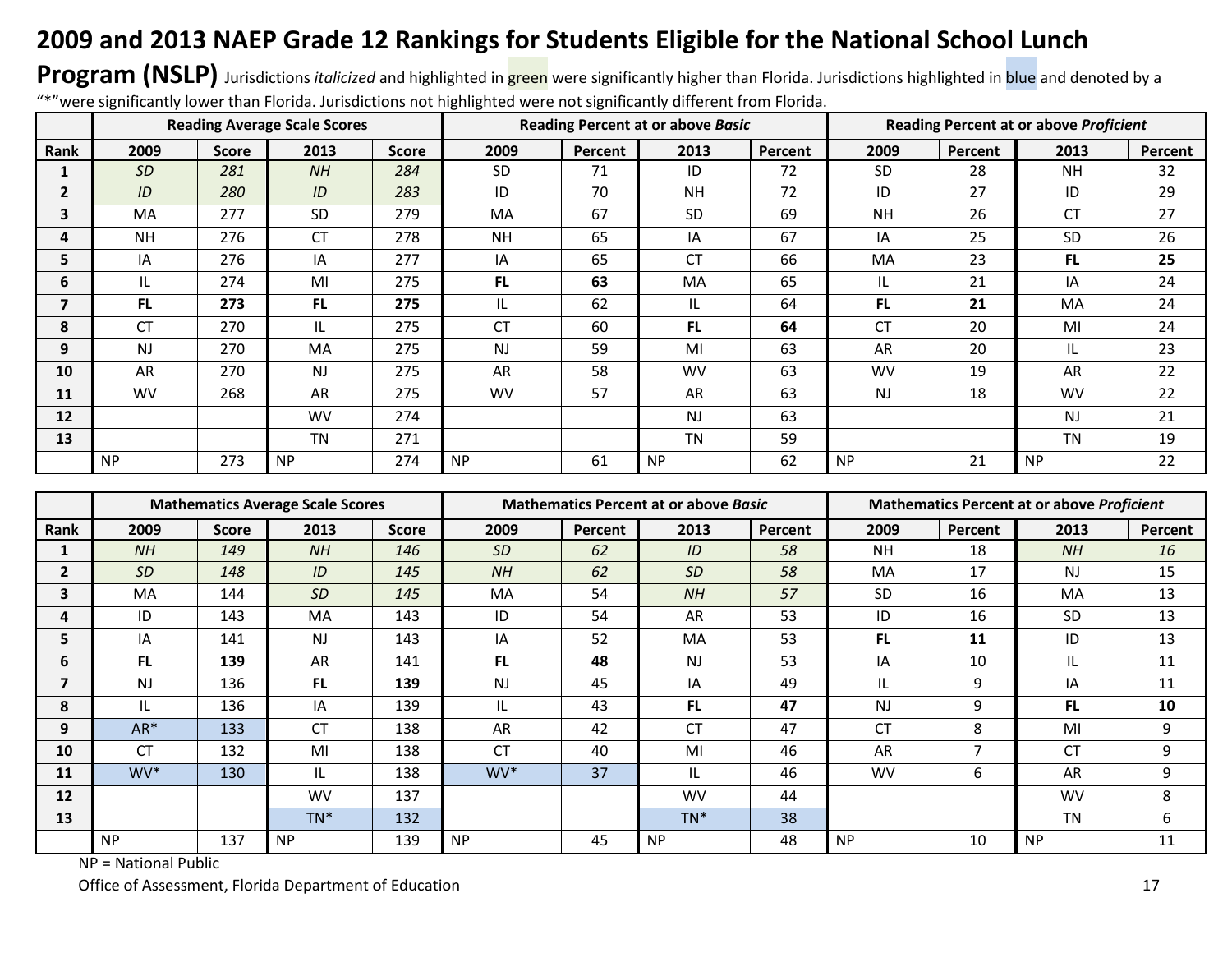# **Significant Changes for NAEP Grade 12 Reading and Mathematics between 2009 ─ 2013 Students Eligible for the National School Lunch Program**

 Significant increase  $\downarrow$  Significant decrease

|                         |              |                      | <b>Reading</b>          |                |                  |                |                |                      | <b>Mathematics</b>      |                |                  |
|-------------------------|--------------|----------------------|-------------------------|----------------|------------------|----------------|----------------|----------------------|-------------------------|----------------|------------------|
| Rank                    | <b>State</b> | <b>Average Scale</b> | Rank                    | <b>State</b>   | Percent at or    | Rank           | <b>State</b>   | <b>Average Scale</b> | Rank                    | <b>State</b>   | Percent at or    |
|                         |              | <b>Score Change</b>  |                         |                | above Proficient |                |                | <b>Score Change</b>  |                         |                | above Proficient |
| 1                       | CT           | 18                   | $\mathbf{1}$            | CT             | 17               | $\mathbf{1}$   | AR             | 18                   | $\mathbf{1}$            | N <sub>J</sub> | 16               |
| $\overline{2}$          | <b>NH</b>    |                      | $\overline{2}$          | <b>NH</b>      | 6                | $\overline{2}$ | <b>WV</b>      | 17                   | $\overline{2}$          | IL             | $\overline{2}$   |
| $\overline{\mathbf{3}}$ | WV           | 16                   | $\overline{\mathbf{3}}$ | <b>FL</b>      | 4                | 3              | N <sub>J</sub> | 17                   | $\overline{\mathbf{3}}$ | AR             | ำ                |
| $\overline{a}$          | AR           | $15$                 | 4                       | <b>WV</b>      | 3                | 4              | <b>CT</b>      | 6                    | 4                       | <b>CT</b>      |                  |
| 5                       | <b>NJ</b>    | 4                    | 5                       | N <sub>J</sub> | 3                | 5              | ID             | ς                    | 5                       | WV             |                  |
| 6                       | ID           |                      | 6                       | <b>AR</b>      | $\overline{2}$   | 6              | IL             |                      | 6                       | IA             |                  |
| $\overline{\mathbf{z}}$ | <b>FL</b>    |                      | $\overline{7}$          | ID             |                  | $\overline{7}$ | <b>FL</b>      | 0                    | $\overline{7}$          | <b>FL</b>      | $-1$             |
| 8                       | IL           |                      | 8                       | IL             |                  | 8              | MA             | $-1$                 | 8                       | <b>NH</b>      | $-2$             |
| 9                       | IA           |                      | 9                       | MA.            |                  | 9              | ΙA             | $-2$                 | 9                       | <b>SD</b>      | $-3$             |
| 10                      | SD           | $-2$                 | 10                      | IA             | $-1$             | 10             | <b>NH</b>      | $-3$                 | 10                      | ID             | $-3$             |
| 11                      | MA           | $-2$                 | 11                      | SD             | $-1$             | 11             | <b>SD</b>      | $-4$                 | 11                      | МA             | $-3$             |
|                         | <b>NP</b>    |                      |                         | <b>NP</b>      |                  |                | <b>NP</b>      | $\mathcal{P}$        |                         | <b>NP</b>      |                  |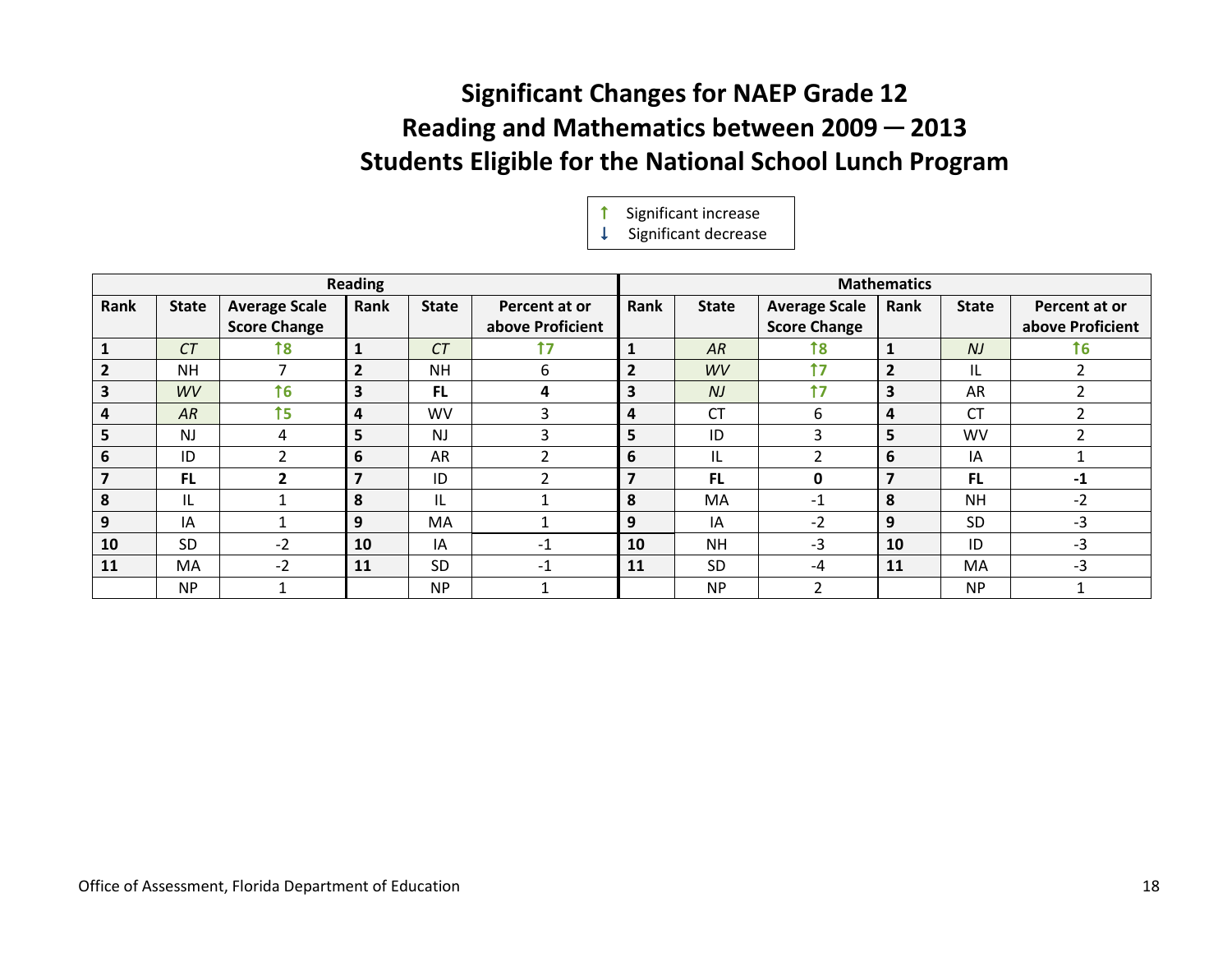# **Comparing Gaps - 2009 and 2013 Eligible/Not Eligible for the NSLP**

Jurisdictions *italicized* and highlighted in green had gaps that were significantly narrower than the National Public's. Jurisdictions highlighted in blue and denoted by a "\*" had gaps that were significantly wider than the National Public's. Jurisdictions not highlighted had gaps not significantly different from the National Public's.

| 2009 |              | <b>Reading</b> |      |              | <b>Mathematics</b> |      |              |     |      |              |     |
|------|--------------|----------------|------|--------------|--------------------|------|--------------|-----|------|--------------|-----|
| Rank | <b>State</b> | Gap            | Rank | <b>State</b> | Gap                | Rank | <b>State</b> | Gap | Rank | <b>State</b> | Gap |
|      | ID           | 13             |      | <b>NH</b>    | 19                 |      | ID           | 13  | 8    | AR           | 22  |
|      | <b>SD</b>    | 13             | 8    | MA           | 23                 |      | <b>FL</b>    | 14  | 9    | MA           | 23  |
| 3    | <b>FL</b>    | 15             | 9    | <b>NJ</b>    | 23                 | 3    | NH           | 14  | 10   | IL           | 25  |
| 4    | AR           | 18             | 10   | IL           | 24                 | Δ    | <b>SD</b>    | 14  | 11   | NJ           | 25  |
| 5    | IA           | 18             | 11   | $CT*$        | 27                 | 5    | WV           | 18  | 12   | $CT^*$       | 30  |
| 6    | <b>WV</b>    | 18             |      | <b>NP</b>    | 21                 | 6    | IA           | 19  | 13   | <b>NP</b>    | 22  |

| 2013                    |              |     | <b>Reading</b> |              |     | <b>Mathematics</b> |              |     |      |              |     |  |
|-------------------------|--------------|-----|----------------|--------------|-----|--------------------|--------------|-----|------|--------------|-----|--|
| Rank                    | <b>State</b> | Gap | Rank           | <b>State</b> | Gap | <b>Rank</b>        | <b>State</b> | Gap | Rank | <b>State</b> | Gap |  |
|                         | <b>WV</b>    | 12  | 8              | MI           | 20  | л.                 | WV           | 13  | 8    | IA           | 23  |  |
|                         | NH           | 14  | 9              | <b>TN</b>    | 21  | $\overline{2}$     | AR           | 16  | 9    | TN           | 24  |  |
| 3                       | ID           | 15  | 10             | IL           | 23  | 3                  | ID           | 16  | 10   | MI           | 25  |  |
| $\overline{\mathbf{4}}$ | <b>SD</b>    | 16  | 11             | NJ           | 24  | 4                  | <b>FL</b>    | 17  | 11   | IL           | 26  |  |
|                         | <b>FL</b>    | 19  | 12             | MA           | 27  | 5                  | NH           | 18  | 12   | MA           | 27  |  |
| 6                       | IA           | 19  | 13             | $CT^*$       | 27  | 6                  | SD           | 19  | 13   | $CT*$        | 29  |  |
|                         | AR           | 20  |                | <b>NP</b>    | 22  |                    | <b>NJ</b>    | 22  |      | <b>NP</b>    | 23  |  |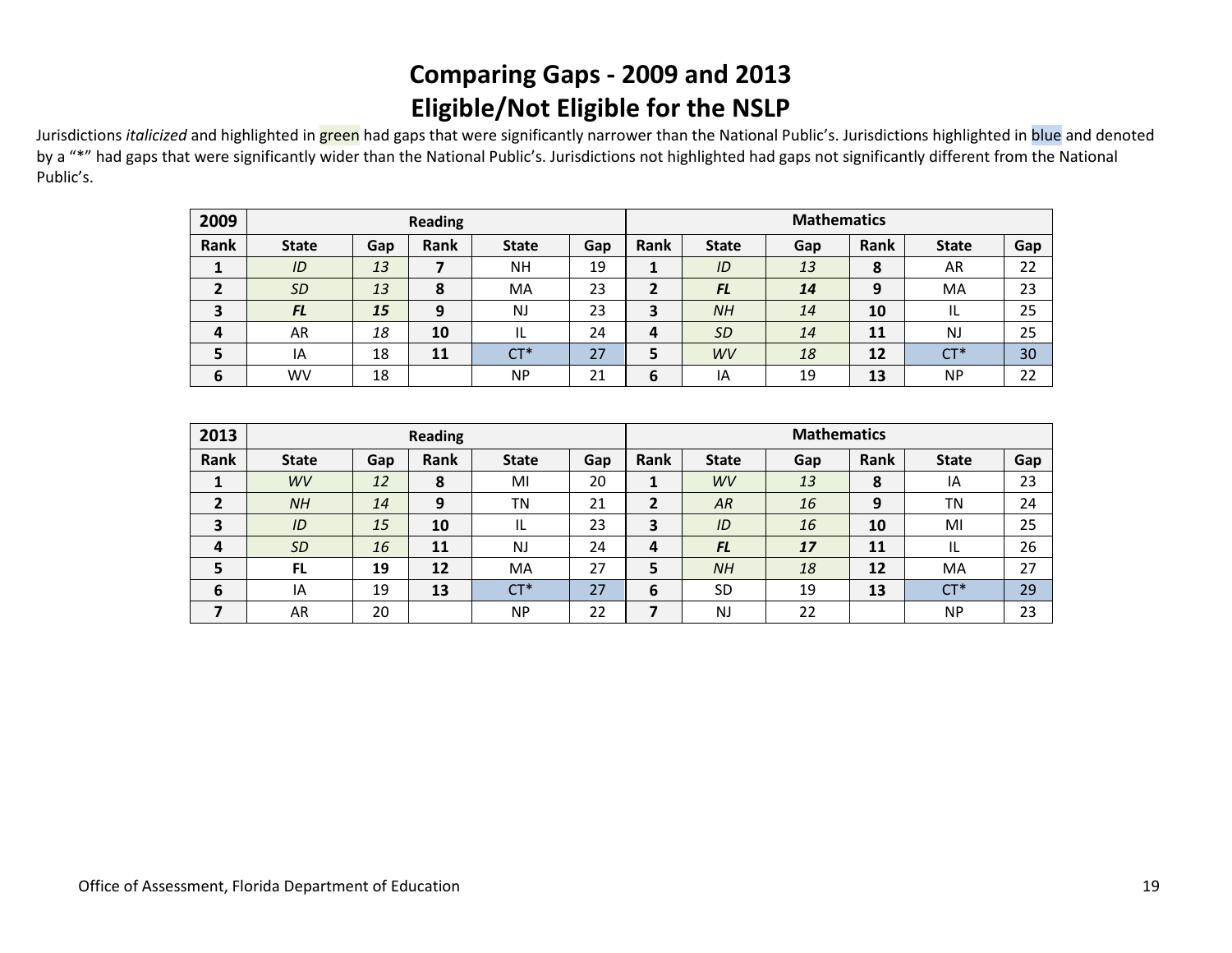### **Achievement Gap Changes Between 2009 and 2013 Eligible/Not Eligible for the NSLP**

Significant widening of the gap

 $\downarrow$  Significant narrowing of the gap

| <b>Reading</b> | Change  | <b>Mathematics</b> | Change          |
|----------------|---------|--------------------|-----------------|
| WV             | $l - 7$ | AR                 | $\downarrow$ -5 |
| NΗ             | $-5$    | WV                 | ↓-4             |
| IL             | $-1$    | NJ                 | $-3$            |
| CT             | 0       | CT                 | $-1$            |
| IA             | 1       | IL                 | 1               |
| <b>NJ</b>      | 1       | <b>FL</b>          | 3               |
| AR             | 2       | ID                 | 3               |
| ID             | 2       | IA                 | 4               |
| МA             | 4       | MA                 | 4               |
| FL.            | 4       | <b>NH</b>          | 4               |
| <b>SD</b>      | 3       | <b>SD</b>          | 15              |
| <b>NP</b>      | 2       | <b>NP</b>          | 1               |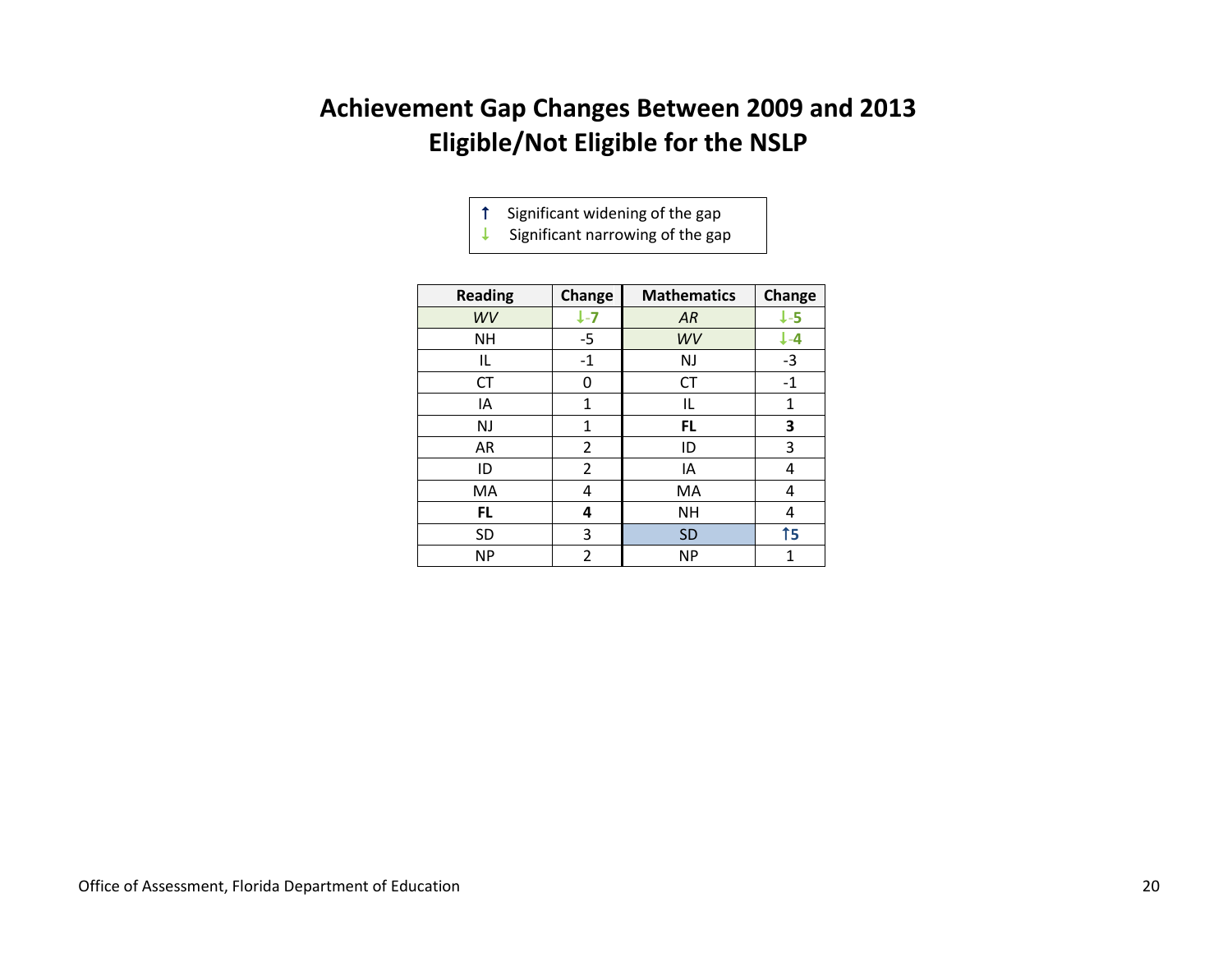# 2009 and 2013 NAEP Grade 12 Rankings for Students with Disabilities (SD) excluding those with 504 Plans.<br>Jurisdictions *italicized* and highlighted in **green** were significantly higher than Florida. Jurisdictions highlight

lower than Florida. Jurisdictions highlighted in pink had samples too small to rank. Jurisdictions not highlighted were not significantly different from Florida.

|              |           |              | <b>Reading Average Scale Scores</b> |              |           |         | <b>Reading Percent at or above Basic</b> |         | <b>Reading Percent at or above Proficient</b> |         |           |                |  |
|--------------|-----------|--------------|-------------------------------------|--------------|-----------|---------|------------------------------------------|---------|-----------------------------------------------|---------|-----------|----------------|--|
| Rank         | 2009      | <b>Score</b> | 2013                                | <b>Score</b> | 2009      | Percent | 2013                                     | Percent | 2009                                          | Percent | 2013      | Percent        |  |
|              | <b>MA</b> | 258          | CT                                  | 262          | MA        | 45      | MA                                       | 50      | <b>MA</b>                                     | 11      | <b>CT</b> | 16             |  |
| $\mathbf{2}$ | <b>NH</b> | 256          | NH                                  | 261          | <b>NH</b> | 44      | <b>NH</b>                                | 48      | <b>CT</b>                                     | 11      | <b>NH</b> | 14             |  |
| 3            | IL.       | 253          | <b>MA</b>                           | 261          | IL.       | 37      | <b>CT</b>                                | 46      | <b>NH</b>                                     | 10      | MA        | 12             |  |
| 4            | <b>NJ</b> | 251          | NJ                                  | 260          | <b>NJ</b> | 37      | <b>NJ</b>                                | 45      | IL.                                           | 10      | <b>NJ</b> | 11             |  |
| 5            | FL.       | 250          | SD                                  | 253          | <b>FL</b> | 37      | <b>FL</b>                                | 38      | FL.                                           | 9       | IL        | 11             |  |
| 6            | SD        | 248          | FL.                                 | 251          | <b>CT</b> | 36      | SD                                       | 33      | <b>NJ</b>                                     | 9       | FL.       | 8              |  |
| 7            | <b>CT</b> | 247          | ID                                  | 249          | <b>SD</b> | 28      | MI                                       | 32      | IA                                            | 5       | MI        | 7              |  |
| 8            | IA        | 241          | IL                                  | 248          | IA        | 27      | ID                                       | 31      | <b>WV</b>                                     | 4       | ID        | 6              |  |
| 9            | ID        | 239          | MI                                  | 247          | ID        | 25      | IL.                                      | 30      | ID                                            | 3       | <b>SD</b> | 6              |  |
| 10           | WV*       | 232          | $IA*$                               | 240          | WV*       | 20      | TN                                       | 25      | AR                                            | 3       | AR        | 5              |  |
| 11           | AR*       | 231          | $TN^*$                              | 239          | AR*       | 18      | AR*                                      | 23      | <b>SD</b>                                     | 3       | <b>TN</b> | 4              |  |
| 12           |           |              | $AR*$                               | 237          |           |         | $IA*$                                    | 22      |                                               |         | <b>WV</b> | 2              |  |
| 13           |           |              | WV*                                 | 232          |           |         | WV <sup>*</sup>                          | 19      |                                               |         | IA        | 2              |  |
|              | <b>NP</b> | 248          | <b>NP</b>                           | 248          | <b>NP</b> | 33      | <b>NP</b>                                | 33      | <b>NP</b>                                     | 8       | <b>NP</b> | $\overline{7}$ |  |

|                      |           |                  | <b>Mathematics Average Scale Scores</b> |                                     |                |         | <b>Mathematics Percent at or above Basic</b> |                          | <b>Mathematics Percent at or above Proficient</b> |              |                 |                |
|----------------------|-----------|------------------|-----------------------------------------|-------------------------------------|----------------|---------|----------------------------------------------|--------------------------|---------------------------------------------------|--------------|-----------------|----------------|
| Rank                 | 2009      | <b>Score</b>     | 2013                                    | <b>Score</b>                        | 2009           | Percent | 2013                                         | Percent                  | 2009                                              | Percent      | 2013            | Percent        |
|                      | MA        | 130              | <b>MA</b>                               | 127                                 | <b>MA</b>      | 39      | <b>CT</b>                                    | 34                       | <b>NH</b>                                         | 8            | <b>CT</b>       |                |
| $\mathbf{2}$         | <b>NH</b> | 128              | <b>CT</b>                               | 126                                 | <b>NH</b>      | 31      | MA                                           | 31                       | MA                                                | 8            | <b>FL</b>       | 5              |
| 3                    | FL.       | 121              | <b>NH</b>                               | 124                                 | N <sub>J</sub> | 22      | SD                                           | 27                       | <b>NJ</b>                                         | 5            | MA              | 4              |
| 4                    | <b>SD</b> | 121              | <b>SD</b>                               | 123                                 | FL.            | 22      | FL.                                          | 27                       | <b>CT</b>                                         | 4            | <b>NH</b>       | 4              |
| 5                    | IA        | 118              | FL.                                     | 122                                 | SD             | 20      | <b>NH</b>                                    | 26                       | SD                                                | 2            | <b>NJ</b>       | 4              |
| 6                    | <b>NJ</b> | 117              | <b>NJ</b>                               | 122                                 | IA             | 18      | <b>NJ</b>                                    | 25                       | FL.                                               | $\mathbf{2}$ | <b>SD</b>       | $\overline{2}$ |
| 7                    | $ID*$     | 114              | MI                                      | 119                                 | <b>CT</b>      | 17      | MI                                           | 20                       | IA                                                | 2            | MI              | $\overline{2}$ |
| 8                    | <b>CT</b> | 113              | ID                                      | 115                                 | ID             | 15      | IL                                           | 17                       | ID                                                | 2            | IL              | $\overline{2}$ |
| 9                    | $IL^*$    | 108              | WV*                                     | 113                                 | IL             | 13      | ID                                           | 15                       | IL.                                               |              | AR              | $\overline{2}$ |
| 10                   | AR*       | 107              | $IL*$                                   | 113                                 | $AR*$          | 10      | <b>WV</b>                                    | 14                       | <b>WV</b>                                         | $\mathbf{1}$ | $ID+$           |                |
| 11                   | WV*       | 102              | $AR*$                                   | 112                                 | WV*            | 9       | AR*                                          | 14                       | AR                                                | 1            | WV <sup>‡</sup> | $\mathbf{1}$   |
| 12                   |           |                  | $IA*$                                   | 110                                 |                |         | $IA*$                                        | 11                       |                                                   |              | $IN^{\ddagger}$ | #              |
| 13                   |           |                  | $TN^*$                                  | 103                                 |                |         | TN*                                          | 9                        |                                                   |              | IA‡             | #              |
|                      | $NP*$     | 115              | $NP*$                                   | 115                                 | <b>NP</b>      | 21      | <b>NP</b>                                    | 20                       | <b>NP</b>                                         | 4            | <b>NP</b>       | 4              |
| NP = National Public |           | #=Rounds to zero |                                         | *=Significantly lower than Florida. |                |         |                                              | #=Sample size too small. |                                                   |              |                 |                |

Office of Assessment, Florida Department of Education 21 and 2008 2012 21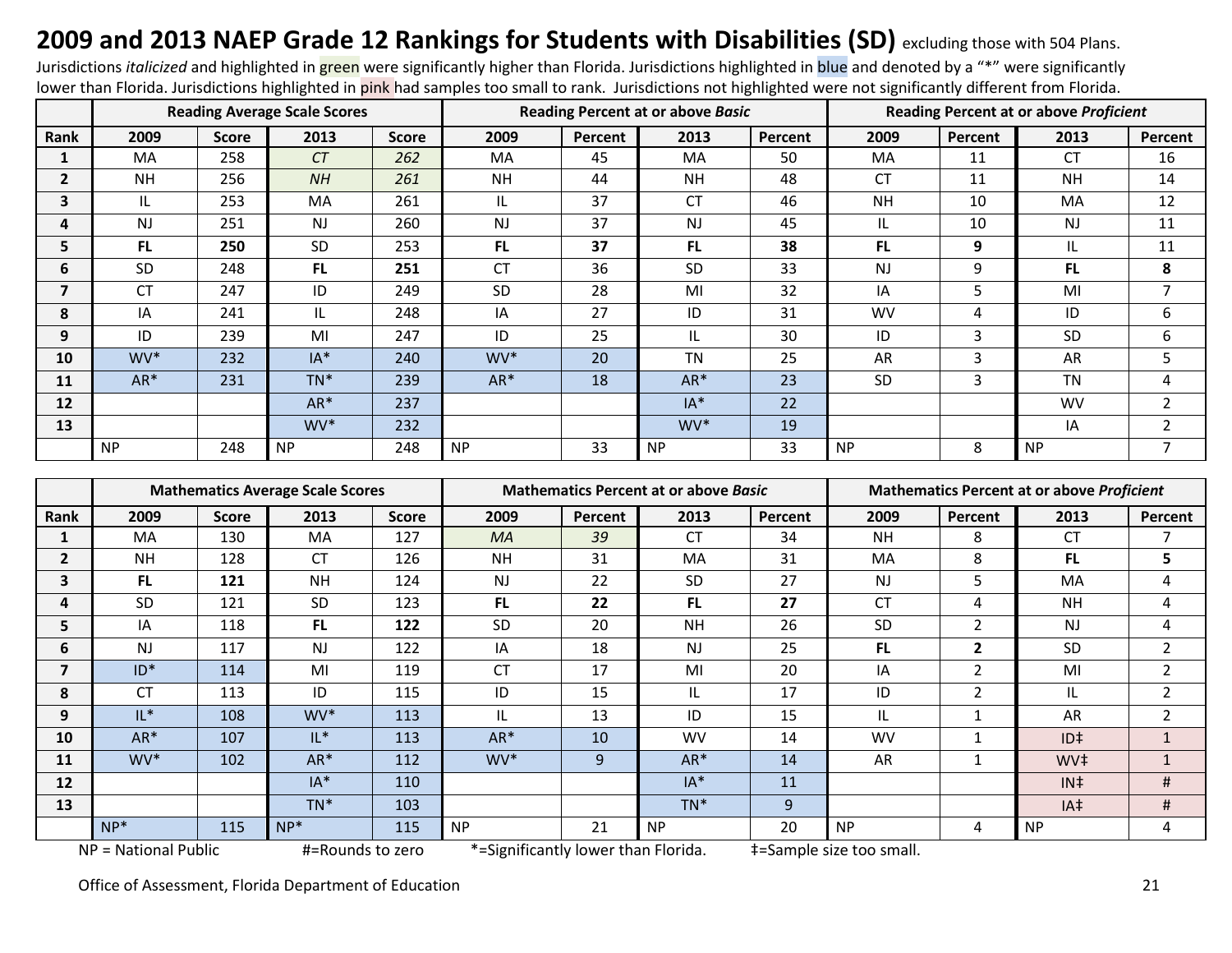# **Significant Changes for NAEP Grade 12 Reading and Mathematics between 2009 ─ 2013 Students with Disabilities**

Significant increase

 $\downarrow$  Significant decrease

|                |              |                      | <b>Reading</b> |              |                  | <b>Mathematics</b>      |              |                      |                |              |                  |
|----------------|--------------|----------------------|----------------|--------------|------------------|-------------------------|--------------|----------------------|----------------|--------------|------------------|
| Rank           | <b>State</b> | <b>Average Scale</b> | Rank           | <b>State</b> | Percent at or    | Rank                    | <b>State</b> | <b>Average Scale</b> | Rank           | <b>State</b> | Percent at or    |
|                |              | <b>Score Change</b>  |                |              | above Proficient |                         |              | <b>Score Change</b>  |                |              | above Proficient |
|                | CT           | <b>116</b>           |                | <b>CT</b>    | 5                | $\mathbf{1}$            | CT           | <b>113</b>           | $\mathbf{1}$   | <b>CT</b>    |                  |
| $\overline{2}$ | ID           | 9                    | $\overline{2}$ | <b>NH</b>    | 4                | $\overline{2}$          | WV           | 110                  | $\overline{2}$ | <b>SD</b>    | $\Omega$         |
|                | <b>NJ</b>    | 19                   | 3              | ID           | 3                | $\overline{\mathbf{3}}$ | IL           | 5                    | 3              | <b>NJ</b>    | $-2$             |
| 4              | AR           |                      | 4              | <b>NJ</b>    | 3                | 4                       | <b>NJ</b>    | 5                    | 4              | MA           | $-4$             |
| ь              | <b>NH</b>    | 6                    | 5              | AR           | ำ                | 5                       | AR           | ר                    | 5              | <b>NH</b>    | $-4$             |
| 6              | <b>SD</b>    | 5                    | 6              | MA           | 2                | 6                       | <b>SD</b>    |                      | 6              | FL.          |                  |
| 7              | MA           | 3                    | 7              | IL           | ٠                | 7                       | <b>FL</b>    |                      | $\overline{7}$ | AR           |                  |
| 8              | <b>WV</b>    |                      | 8              | <b>FL</b>    | $-1$             | 8                       | ID           |                      | 8              | IL           |                  |
| 9              | <b>FL</b>    | 0                    | 9              | <b>WV</b>    | $-2$             | 9                       | MA           | -3                   | 9              | WV           |                  |
| 10             | IA           | $-1$                 | 10             | IA           | $-3$             | 10                      | <b>NH</b>    | -4                   | 10             | ID           |                  |
| 11             | IL           | $-5$                 | 11             | <b>SD</b>    | $\div$           | 11                      | IA           | 18                   | 11             | IA           |                  |
|                | <b>NP</b>    |                      |                | <b>NP</b>    | $-1$             |                         | <b>NP</b>    | 0                    |                | <b>NP</b>    | $\Omega$         |

†Because appropriate standard errors could not be calculated, ranking could not be performed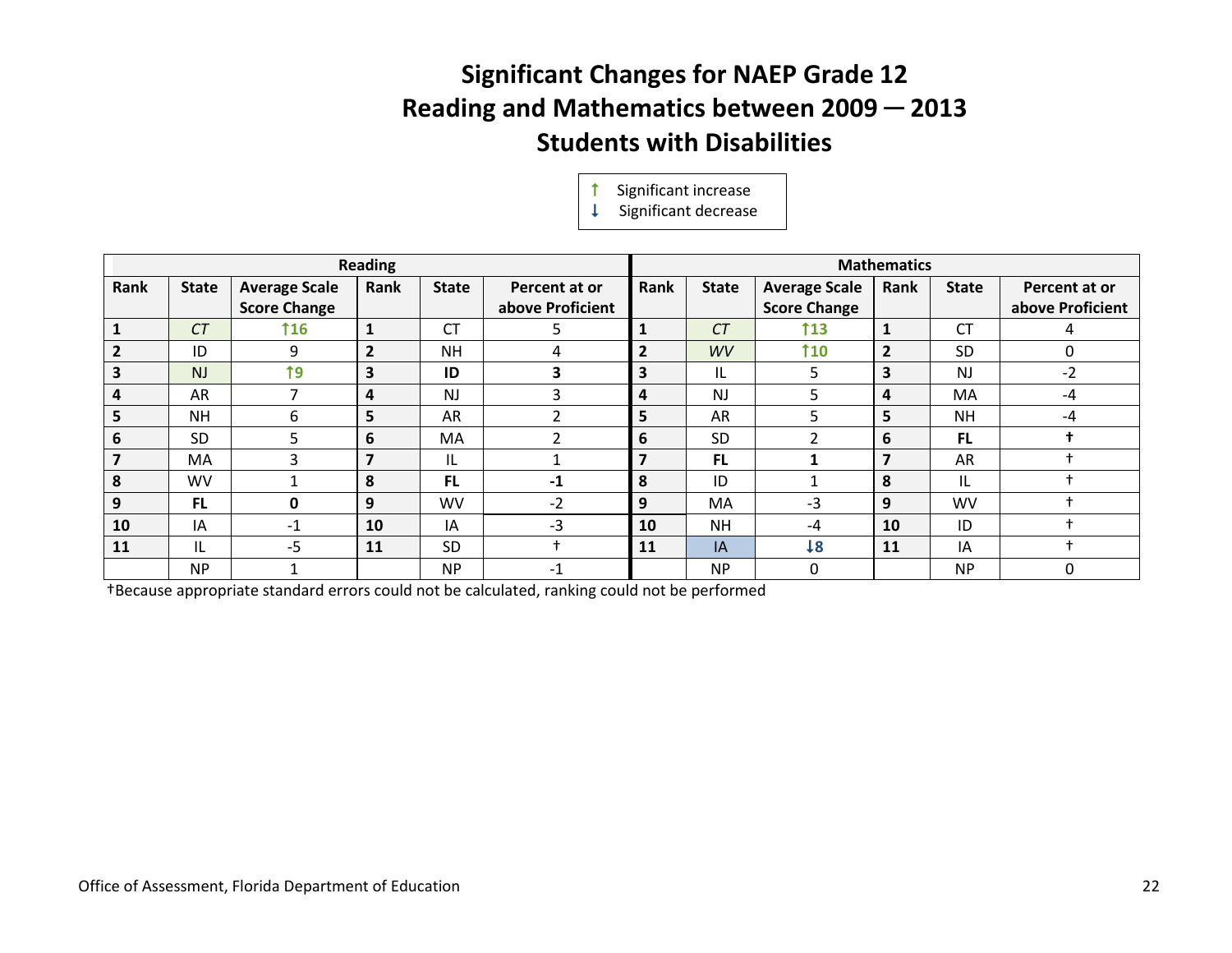# **2009 and 2013 NAEP Grade 12 Rankings for English Language Learners (ELL)**

Jurisdictions *italicized* and highlighted in green were significantly higher than Florida. Jurisdictions highlighted in blue were significantly lower than Florida. Jurisdictions not highlighted were not significantly different from Florida.

|              |           |              | <b>Reading Average Scale Scores</b> |              |                |            | <b>Reading Percent at or above Basic</b> |            | Reading Percent at or above Proficient |            |           |                |
|--------------|-----------|--------------|-------------------------------------|--------------|----------------|------------|------------------------------------------|------------|----------------------------------------|------------|-----------|----------------|
| Rank         | 2009      | <b>Score</b> | 2013                                | <b>Score</b> | 2009           | Percent    | 2013                                     | Percent    | 2009                                   | Percent    | 2013      | Percent        |
|              | AR        | 251          | AR                                  | 257          | AR             | 36         | <b>AR</b>                                | 38         | AR                                     |            | <b>AR</b> | 5              |
| $\mathbf{2}$ | FL.       | 245          | FL.                                 | 242          | FL.            | 30         | FL.                                      | 31         | <b>FL</b>                              | 3          | <b>FL</b> | 3              |
| 3            | <b>WV</b> | $\ddagger$   | <b>WV</b>                           | $\ddagger$   | <b>WV</b>      | $\ddagger$ | <b>WV</b>                                | $\ddagger$ | <b>WV</b>                              | $\ddagger$ | <b>WV</b> | $\ddagger$     |
| 4            | <b>SD</b> | $\pm$        | <b>TN</b>                           | $\ddagger$   | <b>SD</b>      | ŧ          | <b>TN</b>                                |            | <b>SD</b>                              | $\ddagger$ | <b>TN</b> | $\ddagger$     |
| 5            | <b>NJ</b> | $\pm$        | <b>SD</b>                           | $\ddagger$   | N <sub>J</sub> | $\ddagger$ | <b>SD</b>                                | $\ddagger$ | <b>NJ</b>                              | $\ddagger$ | <b>SD</b> | $\ddagger$     |
| 6            | <b>NH</b> | $\ddagger$   | <b>NJ</b>                           | $\ddagger$   | <b>NH</b>      | $\ddagger$ | <b>NJ</b>                                | $\ddagger$ | <b>NH</b>                              | $\ddagger$ | <b>NJ</b> | $\ddagger$     |
| 7            | MA        | $\ddagger$   | <b>NH</b>                           | $\ddagger$   | <b>MA</b>      | $\ddagger$ | <b>NH</b>                                | $\ddagger$ | MA                                     | $\ddagger$ | <b>NH</b> | $\ddagger$     |
| 8            | IA        | $\pm$        | MI                                  | $\pm$        | IA             | ŧ          | MI                                       | $\ddagger$ | IA                                     | $\ddagger$ | MI        | $\ddagger$     |
| 9            | IL        | $\pm$        | <b>MA</b>                           | $\ddagger$   | IL.            | $\ddagger$ | MA                                       |            | IL                                     | $\ddagger$ | MA        | $\ddagger$     |
| 10           | ID        | $\ddagger$   | IA                                  | $\ddagger$   | ID             | $\ddagger$ | IA                                       |            | ID                                     | $\ddagger$ | IA        | $\ddagger$     |
| 11           | <b>CT</b> | $\ddagger$   | IL                                  | $\ddagger$   | <b>CT</b>      | $\ddagger$ | IL                                       | ŧ          | <b>CT</b>                              | $\ddagger$ | IL        | $\ddagger$     |
| 12           |           |              | ID                                  | $\ddagger$   |                |            | ID                                       | ŧ          |                                        |            | ID        | $\ddagger$     |
| 13           |           |              | <b>CT</b>                           | $\ddagger$   |                |            | <b>CT</b>                                | $\ddagger$ |                                        |            | CT        | $\ddagger$     |
|              | <b>NP</b> | 240          | <b>NP</b>                           | 236          | <b>NP</b>      | 22         | <b>NP</b>                                | 20         | <b>NP</b>                              | 2          | <b>NP</b> | $\overline{2}$ |

|                |                |              | <b>Mathematics Average Scale Scores</b> |              |           |            | <b>Mathematics Percent at or above Basic</b> |            | <b>Mathematics Percent at or above Proficient</b> |            |           |                |
|----------------|----------------|--------------|-----------------------------------------|--------------|-----------|------------|----------------------------------------------|------------|---------------------------------------------------|------------|-----------|----------------|
| <b>Rank</b>    | 2009           | <b>Score</b> | 2013                                    | <b>Score</b> | 2009      | Percent    | 2013                                         | Percent    | 2009                                              | Percent    | 2013      | Percent        |
|                | AR             | 123          | AR                                      | 132          | MA        | 26         | AR                                           | 35         | MA                                                | 8          | AR        | 6              |
| $\overline{2}$ | <b>MA</b>      | 121          | <b>FL</b>                               | 112          | AR        | 23         | <b>FL</b>                                    | 11         | AR                                                | 4          | <b>FL</b> | $\overline{2}$ |
| 3              | FL.            | 111          | <b>WV</b>                               | $\pm$        | <b>FL</b> | 16         | <b>WV</b>                                    | $\ddagger$ | FL.                                               | 3          | <b>WV</b> | $\ddagger$     |
| 4              | <b>WV</b>      | $\ddagger$   | <b>TN</b>                               | $\ddagger$   | <b>WV</b> | $\ddagger$ | <b>TN</b>                                    | $\ddagger$ | <b>WV</b>                                         | $\ddagger$ | <b>TN</b> | $\ddagger$     |
| 5.             | <b>SD</b>      | $\pm$        | <b>SD</b>                               | $\pm$        | <b>SD</b> | $\ddagger$ | SD                                           | $\ddagger$ | SD                                                | $\ddagger$ | SD        | $\ddagger$     |
| 6              | N <sub>J</sub> |              | <b>NJ</b>                               | $\ddagger$   | <b>NJ</b> | $\ddagger$ | <b>NJ</b>                                    | $\ddagger$ | <b>NJ</b>                                         | $\ddagger$ | NJ        | $\ddagger$     |
| 7              | <b>NH</b>      | $\pm$        | <b>NH</b>                               | $\pm$        | <b>NH</b> | $\ddagger$ | <b>NH</b>                                    | $\ddagger$ | <b>NH</b>                                         | $\ddagger$ | <b>NH</b> | $\ddagger$     |
| 8              | IA             |              | MI                                      | $\ddagger$   | IA        | $\ddagger$ | MI                                           | $\ddagger$ | IA                                                | $\ddagger$ | MI        | $\ddagger$     |
| 9              | IL             | $\pm$        | MA                                      | $\ddagger$   | IL        | $\ddagger$ | MA                                           | $\ddagger$ | IL                                                | $\ddagger$ | MA        | $\ddagger$     |
| 10             | ID             |              | IA                                      | $\ddagger$   | ID        | $\ddagger$ | IA                                           | $\ddagger$ | ID                                                | $\ddagger$ | IA        | $\ddagger$     |
| 11             | <b>CT</b>      | ‡            | IL                                      | $\ddagger$   | <b>CT</b> | $\ddagger$ | IL                                           | $\ddagger$ | <b>CT</b>                                         | $\ddagger$ | IL        | ŧ              |
| 12             |                |              | ID                                      | $\pm$        |           |            | ID                                           | $\ddagger$ |                                                   |            | ID        | $\ddagger$     |
| 13             |                |              | <b>CT</b>                               | $\pm$        |           |            | <b>CT</b>                                    | $\ddagger$ |                                                   |            | CT        | $\ddagger$     |
| .              | <b>NP</b>      | 116          | <b>NP</b><br>$\sim$ $-$                 | 109          | <b>NP</b> | 19         | <b>NP</b>                                    | 14         | <b>NP</b>                                         | 4          | <b>NP</b> | 3              |

NP = National Public  $\ddot{ }$  +Reporting threshold not met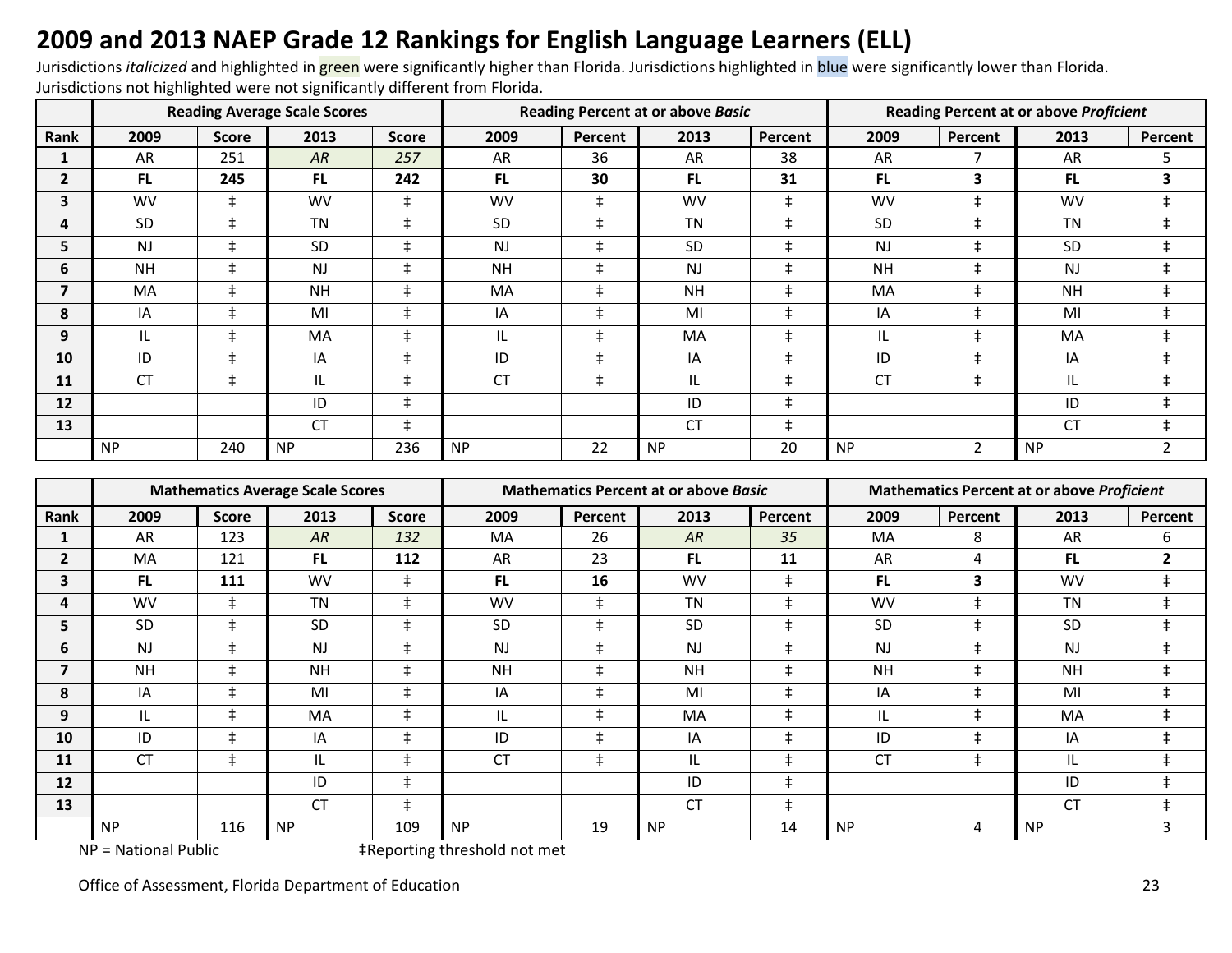### **2009 and 2013 NAEP Grade 12 Reading and Mathematics IEP and ELL Inclusion**

The goal is 85% inclusion of Individualized Education Plan (IEP) or ELL students. The years/jurisdictions not meeting the 85% guideline are highlighted in yellow and denoted with a "^". Michigan and Tennessee did not participate in the Grade 12 Pilot in 2009.

**Florida's ELLs met NAGB's inclusion guideline for reading in 2013 and for mathematics in 2009 and 2013. Florida's SDs did not meet NAGB's inclusion guideline for reading or mathematics in 2009 or 2013.**

| Grade 12 Pilot         | <b>Test anticipated for</b> | <b>Reading Grade 12 Inclusion Rates</b><br><b>Mathematics Grade 12 Inclusion Rates</b> |              |                 |                          |       |                         |            |                          |  |
|------------------------|-----------------------------|----------------------------------------------------------------------------------------|--------------|-----------------|--------------------------|-------|-------------------------|------------|--------------------------|--|
| <b>States</b>          | 2014-15<br>as of 04/14      | <b>Public School SD</b>                                                                |              |                 | <b>Public School ELL</b> |       | <b>Public School SD</b> |            | <b>Public School ELL</b> |  |
|                        |                             | 2009                                                                                   | 2013         | 2009            | 2013                     | 2009  | 2013                    | 2009       | 2013                     |  |
| Arkansas               | <b>PARCC</b>                | $80^$                                                                                  | $75^$        | 96              | 94                       | $75^$ | $73^$                   | 99         | 93                       |  |
| Connecticut            | SBAC                        | $74^$                                                                                  | $74^$        | $53^$           | 89                       | 68^   | $81*$                   | $\pm$      | $\ddagger$               |  |
| <b>Florida</b>         | <b>SD</b>                   | $64^$                                                                                  | $73^$        | 52 <sub>0</sub> | $83*$                    | $59^$ | $74^$                   | 94         | 93                       |  |
| Idaho                  | SBAC                        | $69^$                                                                                  | $79^$        | 86              | $\ddagger$               | $74^$ | $78^$                   | $\pm$      |                          |  |
| Illinois               | <b>PARCC</b>                | $62^$                                                                                  | $80^$        | $\ddagger$      | $\pm$                    | $67^$ | $83*$                   | $\pm$      |                          |  |
| lowa                   | SBAC                        | $71^{\circ}$                                                                           | 86           | $\pm$           |                          | $73^$ | 89                      | $\pm$      |                          |  |
| Massachusetts          | PARCC/SD                    | $68^$                                                                                  | 87           | $51^$           | 87                       | $63^$ | $83*$                   | 86         | 87                       |  |
| Michigan               | SBAC                        |                                                                                        | $61^$        |                 | $\ddagger$               |       | $82*$                   |            | $\pm$                    |  |
| New Hampshire          | SBAC                        | $77^{\circ}$                                                                           | 83*          | $\pm$           | $\ddagger$               | $76^$ | 88                      | $\pm$      | $\ddagger$               |  |
| New Jersey             | <b>PARCC</b>                | $76^$                                                                                  | 89           | 49^             | $\pm$                    | $78^$ | 90                      | $76^$      | $\ddagger$               |  |
| South Dakota           | SBAC                        | $64^$                                                                                  | $78^$        | $\ddagger$      | $\ddagger$               | $73^$ | $81^$                   | $\ddagger$ | $\pm$                    |  |
| Tennessee              | PARCC                       |                                                                                        | $70^{\circ}$ |                 | $\pm$                    |       | $75^$                   |            | $\pm$                    |  |
| West Virginia          | SBAC                        | $78^$                                                                                  | $81^$        | $\pm$           | $\pm$                    | 84    | $84*$                   | $\pm$      | $\pm$                    |  |
| <b>National Public</b> |                             | $66^$                                                                                  | $78^$        | 79*             | 90                       | $67^$ | 79*                     | 86         | 93                       |  |

‡Reporting standards not met.

^ Inclusion guideline of 85% was not met.

\*Inclusion rate is not significantly different from NAGB's goal of 85 percent.

### **Student and School Participation**

A representative sample of the student population participates in NAEP. Results are then assembled to form projected state and national scores based on aggregated state and national results. NAEP does not provide school- or student-level results. The student and school participation counts for Florida and national public schools in the Grade 12 NAEP 2013 Reading and Mathematics assessments are provided below.

|                                | <b>Grade 12 Reading</b>        |                          | <b>Grade 12 Mathematics</b>    |                          |  |  |
|--------------------------------|--------------------------------|--------------------------|--------------------------------|--------------------------|--|--|
|                                | <b>Total Number of Schools</b> | <b>Total Number of</b>   | <b>Total Number of Schools</b> | <b>Total Number of</b>   |  |  |
| <b>Jurisdiction</b>            | that Participated              | <b>Students Assessed</b> | that Participated              | <b>Students Assessed</b> |  |  |
| <b>National Public Schools</b> | 1.880                          | 44.300                   | 1,880                          | 44.900                   |  |  |
| <b>Florida</b>                 | 100                            | 2,100                    | 100                            | 2,200                    |  |  |

Office of Assessment, Florida Department of Education 24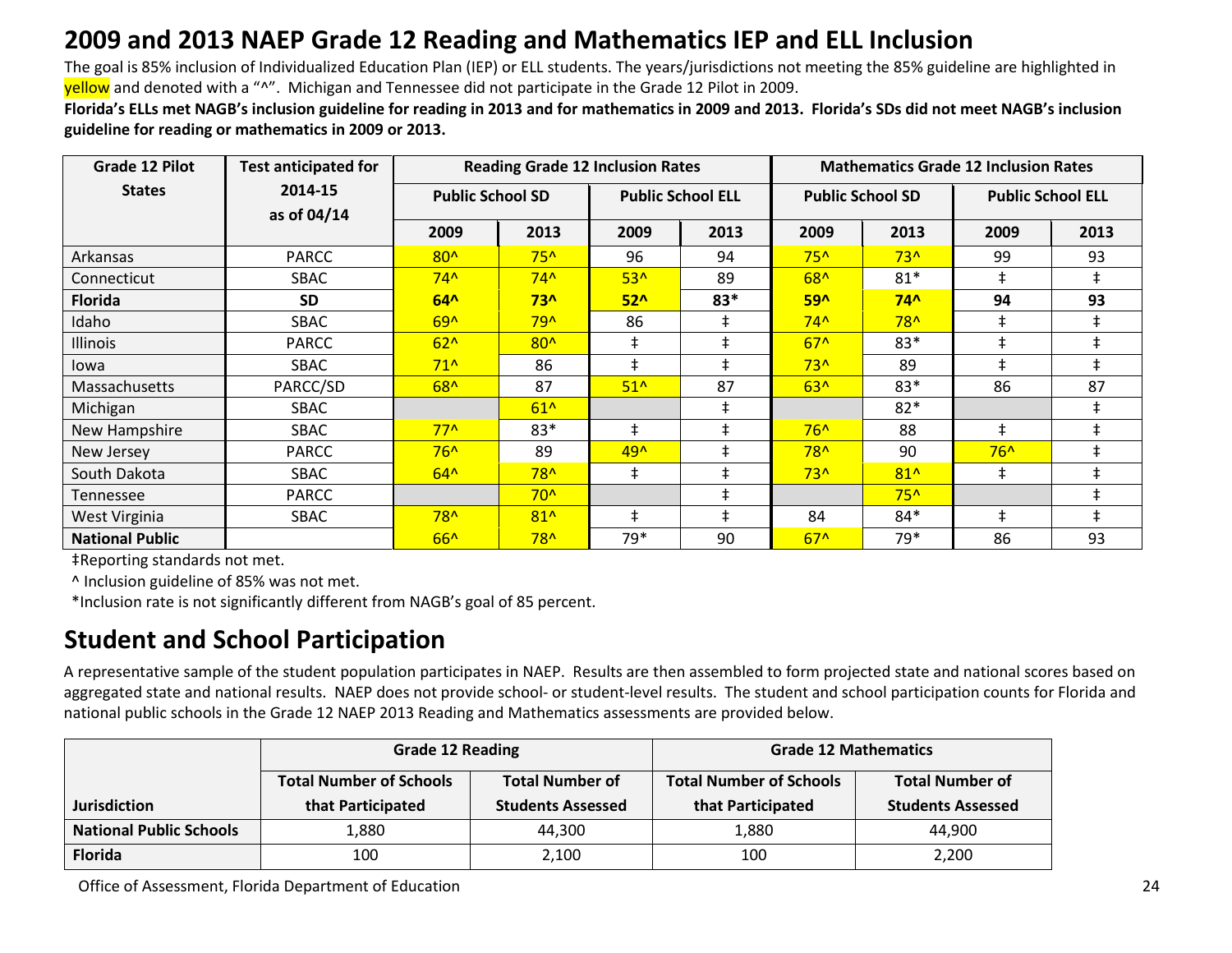#### **Percentage of White and Black Students**

Michigan and Tennessee did not participate in the 2009 Grade 12 state-level assessment.

#### **Highest^ Lowest˅**

|                     |       |         | <b>White Students</b> |                    |                     | <b>Black Students</b> |              |        |                    |  |
|---------------------|-------|---------|-----------------------|--------------------|---------------------|-----------------------|--------------|--------|--------------------|--|
|                     |       | Reading |                       | <b>Mathematics</b> |                     |                       | Reading      |        | <b>Mathematics</b> |  |
| <b>Jurisdiction</b> | 2009  | 2013    | 2009                  | 2013               | <b>Jurisdiction</b> | 2009                  | 2013         | 2009   | 2013               |  |
| Arkansas            | 70%   | 66%     | 70%                   | 66%                | Arkansas            | $22\%$                | 21%          | $22\%$ | 21%                |  |
| Connecticut         | 71%   | 67%     | 71%                   | 67%                | Connecticut         | 13%                   | 12%          | 13%    | 12%                |  |
| <b>Florida</b>      | 51% V | 45% V   | 51% V                 | 45% V              | <b>Florida</b>      | 20%                   | 21%          | 20%    | 21%                |  |
| Idaho               | 86%   | 79%     | 86%                   | 79%                | Idaho               | 1% V                  | $1\%$ $\vee$ | 1% V   | 1% V               |  |
| Illinois            | 63%   | 56%     | 64%                   | 56%                | <b>Illinois</b>     | 16%                   | 17%          | 16%    | 17%                |  |
| lowa                | 90%   | 85%     | 90%                   | 84%                | lowa                | 4%                    | 4%           | 4%     | 4%                 |  |
| Massachusetts       | 78%   | 71%     | 78%                   | 71%                | Massachusetts       | 7%                    | 9%           | 8%     | 10%                |  |
| Michigan            |       | 76%     |                       | 76%                | Michigan            |                       | 14%          |        | 14%                |  |
| <b>New</b>          | 94%   | $92\%$  | 94%                   | $92\%$             | <b>New</b>          | 1%                    | 2%           | 1%     | 2%                 |  |
| Hampshire           |       |         |                       |                    | Hampshire           |                       |              |        |                    |  |
| New Jersey          | 58%   | 57%     | 57%                   | 57%                | New Jersey          | 17%                   | 14%          | 17%    | 14%                |  |
| South Dakota        | 89%   | 86%     | 89%                   | 86%                | South Dakota        | 2%                    | 2%           | 2%     | 2%                 |  |
| Tennessee           |       | 70%     |                       | 70%                | Tennessee           |                       | 23%          |        | 23%                |  |
| West Virginia       | 94%   | $92\%$  | 94%                   | 92%                | West Virginia       | 4%                    | 5%           | 4%     | 5%                 |  |
| National            | 60%   | 57%     |                       |                    | National            | 15%                   | 15%          | 16%    | 15%                |  |
| Public              |       |         | 59%                   | 56%                | Public              |                       |              |        |                    |  |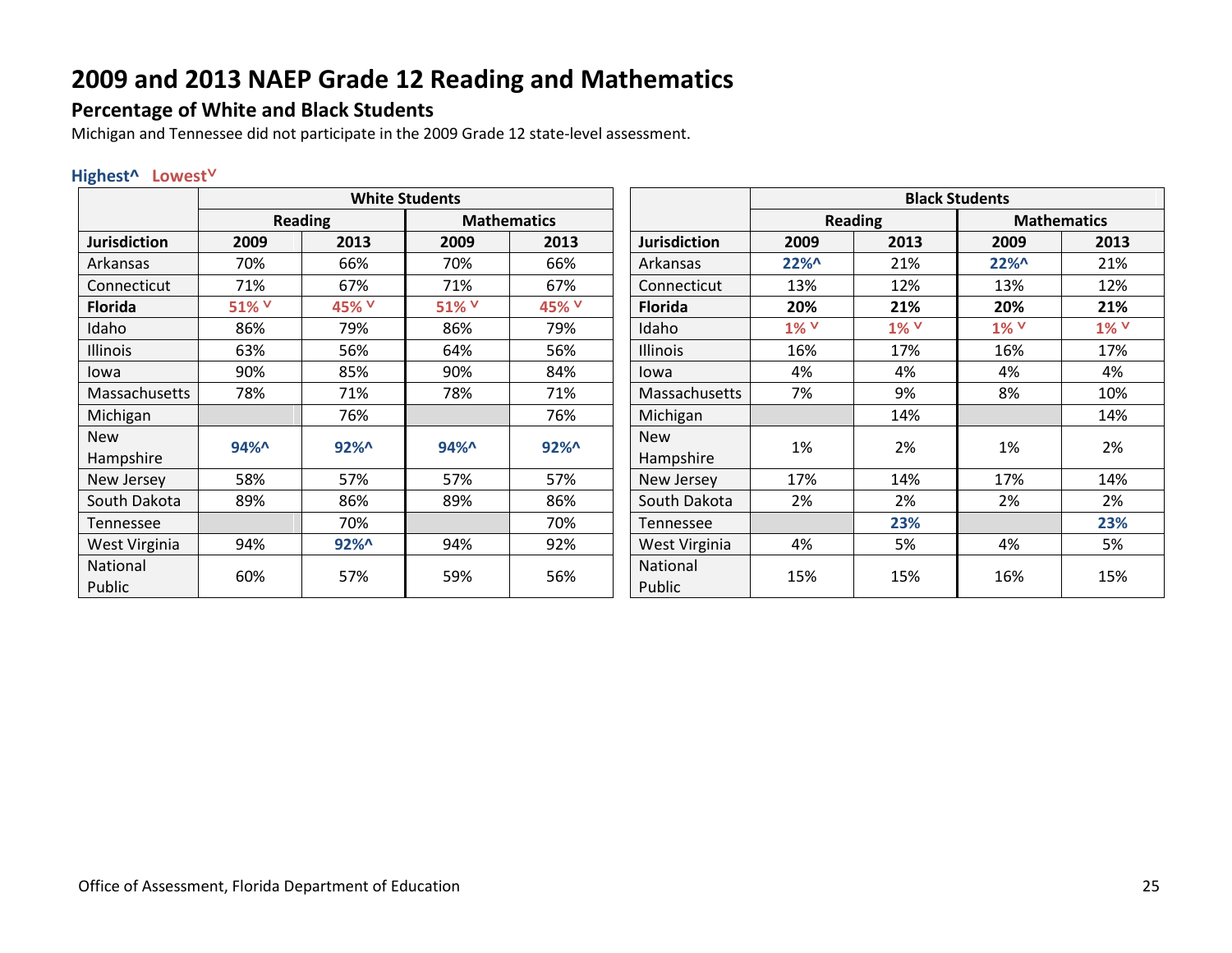### **Percentage of Hispanic and English Language Learners (ELL) Students**

Michigan and Tennessee did not participate in the 2009 Grade 12 state-level assessment.

#### **Highest^ Lowest˅**

|                     |                    |                    | <b>Hispanic Students</b> |                    |                     |        |                    | <b>ELL Students</b> |                    |
|---------------------|--------------------|--------------------|--------------------------|--------------------|---------------------|--------|--------------------|---------------------|--------------------|
|                     |                    | Reading            |                          | <b>Mathematics</b> |                     |        | <b>Reading</b>     | <b>Mathematics</b>  |                    |
| <b>Jurisdiction</b> | 2009               | 2013               | 2009                     | 2013               | <b>Jurisdiction</b> | 2009   | 2013               | 2009                | 2013               |
| Arkansas            | 6%                 | 9%                 | 6%                       | 9%                 | Arkansas            | $3\%0$ | 3% <sub>n</sub>    | 3%                  | $4\%$              |
| Connecticut         | 12%                | 15%                | 13%                      | 15%                | Connecticut         | $1\%$  | 2%                 | 2%                  | 2%                 |
| <b>Florida</b>      | 23%                | 27%                | 24%^                     | 27%                | <b>Florida</b>      | 2%     | $3\%0$             | 4%                  | $4\%$              |
| Idaho               | 10%                | 15%                | 10%                      | 15%                | Idaho               | 2%     | 2%                 | 2%                  | 2%                 |
| Illinois            | 15%                | 21%                | 14%                      | 21%                | Illinois            | 2%     | $1\%$ <sup>V</sup> | $1\%$               | 2%                 |
| lowa                | 3%                 | 7%                 | 4%                       | 7%                 | lowa                | $1\%$  | 2%                 | $1\%$               | 2%                 |
| Massachusetts       | 8%                 | 11%                | 8%                       | 11%                | Massachusetts       | $1\%$  | 3%                 | 2%                  | 3%                 |
| Michigan            |                    | 5%                 |                          | 5%                 | Michigan            |        | 2%                 |                     | 2%                 |
| <b>New</b>          | 2%                 | 2%                 | 2%                       | 3%                 | <b>New</b>          | $1\%$  | $1\%$ <sup>V</sup> | $1\%$               | $1\%$              |
| Hampshire           |                    |                    |                          |                    | Hampshire           |        |                    |                     |                    |
| New Jersey          | 16%                | 19%                | 16%                      | 19%                | New Jersey          | $1\%$  | $1\%$              | 2%                  | $1\%$ <sup>V</sup> |
| South Dakota        | 2%                 | 2%                 | 2%                       | 3%                 | South Dakota        | $1\%$  | 2%                 | $1\%$ <sup>V</sup>  | 2%                 |
| Tennessee           |                    | 5%                 |                          | 5%                 | Tennessee           |        | $1\%$ <sup>V</sup> |                     | $1\%$ <sup>V</sup> |
| West Virginia       | $1\%$ <sup>V</sup> | $1\%$ <sup>V</sup> | $1\%$ <sup>V</sup>       | $1\%$              | West Virginia       | $1\%$  | #                  | $1\%$ <sup>V</sup>  | #                  |
| National            |                    |                    |                          | 21%                | National            | 3%     |                    |                     | 3%                 |
| Public              |                    | 17%<br>21%         | 18%                      |                    | Public              |        | 3% <sub>n</sub>    | 3%                  |                    |

# ‡Reporting threshold not met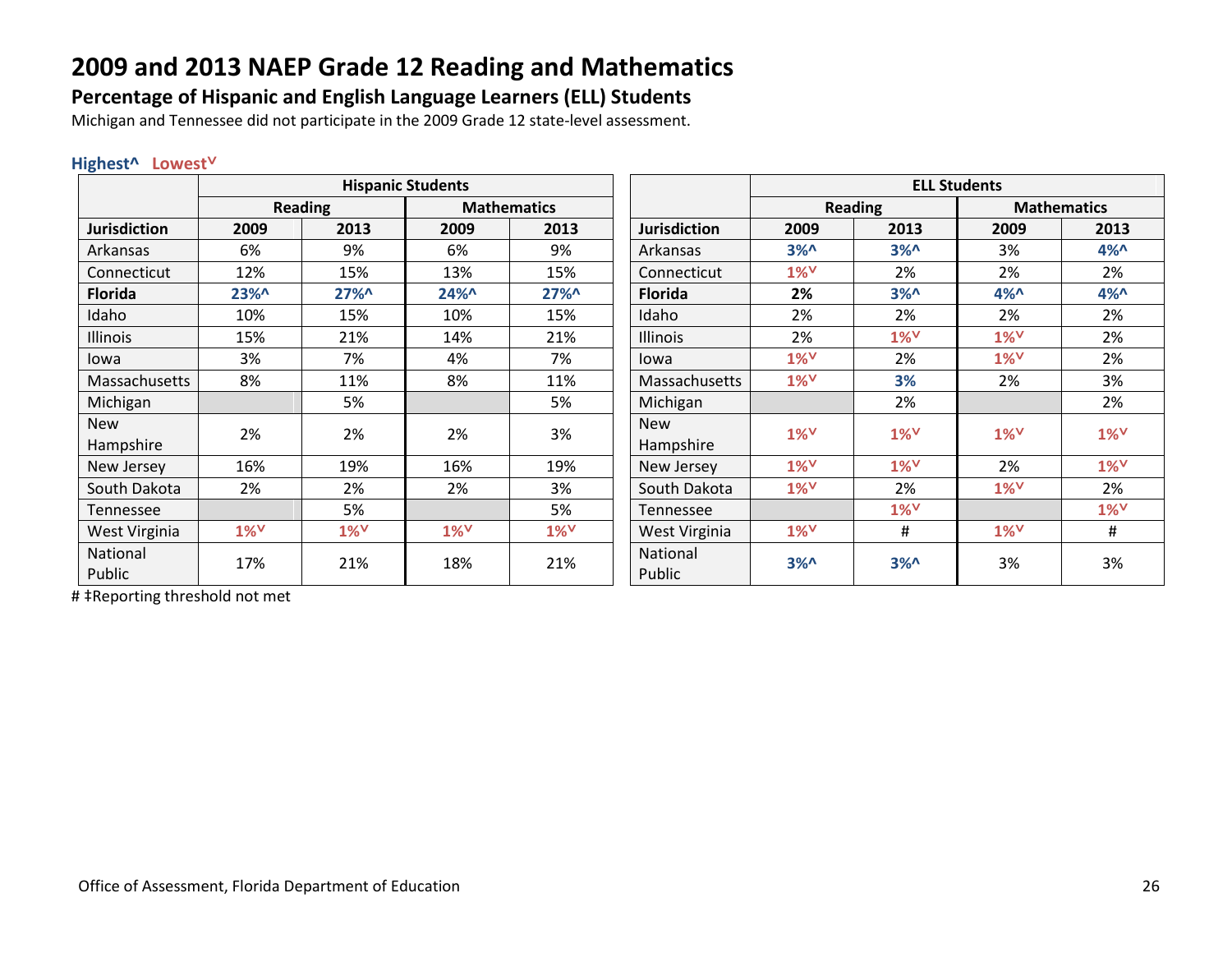### **Percentage of Students Eligible and Not Eligible for the National School Lunch Program (NSLP)**

Michigan and Tennessee did not participate in the 2009 Grade 12 state-level assessment.

#### **Highest^ Lowest˅**

|                         |                  |                  | <b>NSLP Eligible Students</b> |                    |                         |                  |                  |                    |                  |
|-------------------------|------------------|------------------|-------------------------------|--------------------|-------------------------|------------------|------------------|--------------------|------------------|
|                         |                  | <b>Reading</b>   |                               | <b>Mathematics</b> |                         |                  | <b>Reading</b>   | <b>Mathematics</b> |                  |
| <b>Jurisdiction</b>     | 2009             | 2013             | 2009                          | 2013               | <b>Jurisdiction</b>     | 2009             | 2013             | 2009               | 2013             |
| Arkansas                | 43%^             | 49%^             | 43%^                          | 49%^               | Arkansas                | 57% <sup>V</sup> | 51% <sup>V</sup> | 57% <sup>V</sup>   | 51% <sup>V</sup> |
| Connecticut             | 20%              | 25%              | 20%                           | 25%                | Connecticut             | 80%              | 75%              | 80%                | 75%              |
| <b>Florida</b>          | 33%              | 44%              | 34%                           | 45%                | <b>Florida</b>          | 67%              | 56%              | 66%                | 55%              |
| Idaho                   | 25%              | 36%              | 25%                           | 36%                | Idaho                   | 75%              | 64%              | 74%                | 64%              |
| Illinois                | 27%              | 38%              | 27%                           | 38%                | <b>Illinois</b>         | 73%              | 62%              | 73%                | 62%              |
| lowa                    | 19%              | 26%              | 19%                           | 26%                | lowa                    | 81%              | 74%              | 81%                | 74%              |
| Massachusetts           | 20%              | 32%              | 20%                           | 32%                | Massachusetts           | 80%              | 68%              | 79%                | 68%              |
| Michigan                |                  | 35%              |                               | 35%                | Michigan                |                  | 64%              |                    | 64%              |
| <b>New</b><br>Hampshire | 12% <sup>V</sup> | 18% <sup>V</sup> | 12% <sup>V</sup>              | 18% <sup>V</sup>   | <b>New</b><br>Hampshire | 88%^             | 79%^             | 88%^               | <b>79%^</b>      |
| New Jersey              | 20%              | 28%              | 20%                           | 28%                | New Jersey              | 79%              | 69%              | 79%                | 70%              |
| South Dakota            | 16%              | 22%              | 16%                           | 22%                | South Dakota            | 83%              | 77%              | 83%                | 77%              |
| Tennessee               |                  | 44%              |                               | 44%                | Tennessee               |                  | 56%              |                    | 56%              |
| West Virginia           | 37%              | 44%              | 38%                           | 44%                | West Virginia           | 63%              | 56%              | 62%                | 56%              |
| National<br>Public      | 30%              | 39%              | 30%                           | 39%                | National<br>Public      | 69%              | 60%              | 68%                | 60%              |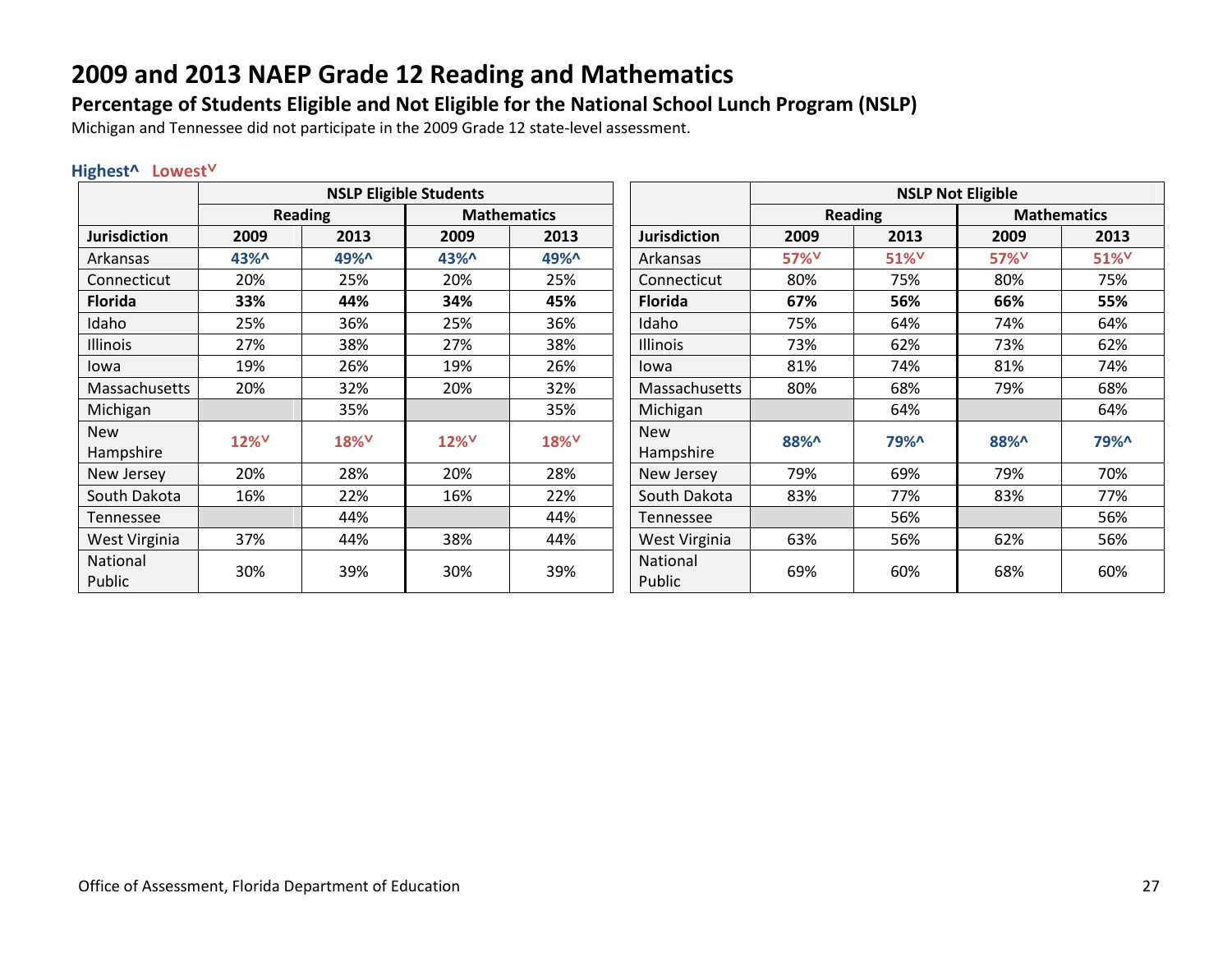### **Percentage of Students with Disabilities (SD)**

Michigan and Tennessee did not participate in the 2009 Grade 12 state-level assessment.

|                         | <b>Students with Disabilities</b> |                    |                    |                    |  |  |  |  |  |
|-------------------------|-----------------------------------|--------------------|--------------------|--------------------|--|--|--|--|--|
|                         |                                   | <b>Reading</b>     |                    | <b>Mathematics</b> |  |  |  |  |  |
| <b>Jurisdiction</b>     | 2009                              | 2013               | 2009               | 2013               |  |  |  |  |  |
| Arkansas                | 10%                               | 8%                 | 10%                | 8%                 |  |  |  |  |  |
| Connecticut             | 7%                                | 7%                 | $6\%$ <sup>V</sup> | 7%                 |  |  |  |  |  |
| <b>Florida</b>          | 8%                                | 8%                 | 7%                 | 9%                 |  |  |  |  |  |
| Idaho                   | 5%                                | $6\%$ <sup>V</sup> | 6%                 | $6\%$ <sup>V</sup> |  |  |  |  |  |
| Illinois                | 8%                                | 9%                 | 8%                 | 9%                 |  |  |  |  |  |
| lowa                    | 8%                                | 9%                 | 8%                 | 9%                 |  |  |  |  |  |
| Massachusetts           | 9%                                | 11%                | 8%                 | 10%                |  |  |  |  |  |
| Michigan                |                                   | 6%                 |                    | 9%                 |  |  |  |  |  |
| <b>New</b><br>Hampshire | 10%                               | 11%                | 10%                | 11%                |  |  |  |  |  |
| New Jersey              | 10%                               | 13%^               | 11%                | 13%^               |  |  |  |  |  |
| South Dakota            | $6\%$                             | $6\%$ <sup>V</sup> | $6\%$ <sup>V</sup> | $6\%$ <sup>V</sup> |  |  |  |  |  |
| Tennessee               |                                   | 7%                 |                    | 8%                 |  |  |  |  |  |
| West Virginia           | 11%^                              | 10%                | 12%^               | 11%                |  |  |  |  |  |
| National<br>Public      | 7%                                | 8%                 | 7%                 | 8%                 |  |  |  |  |  |

#### **Highest^ Lowest˅**